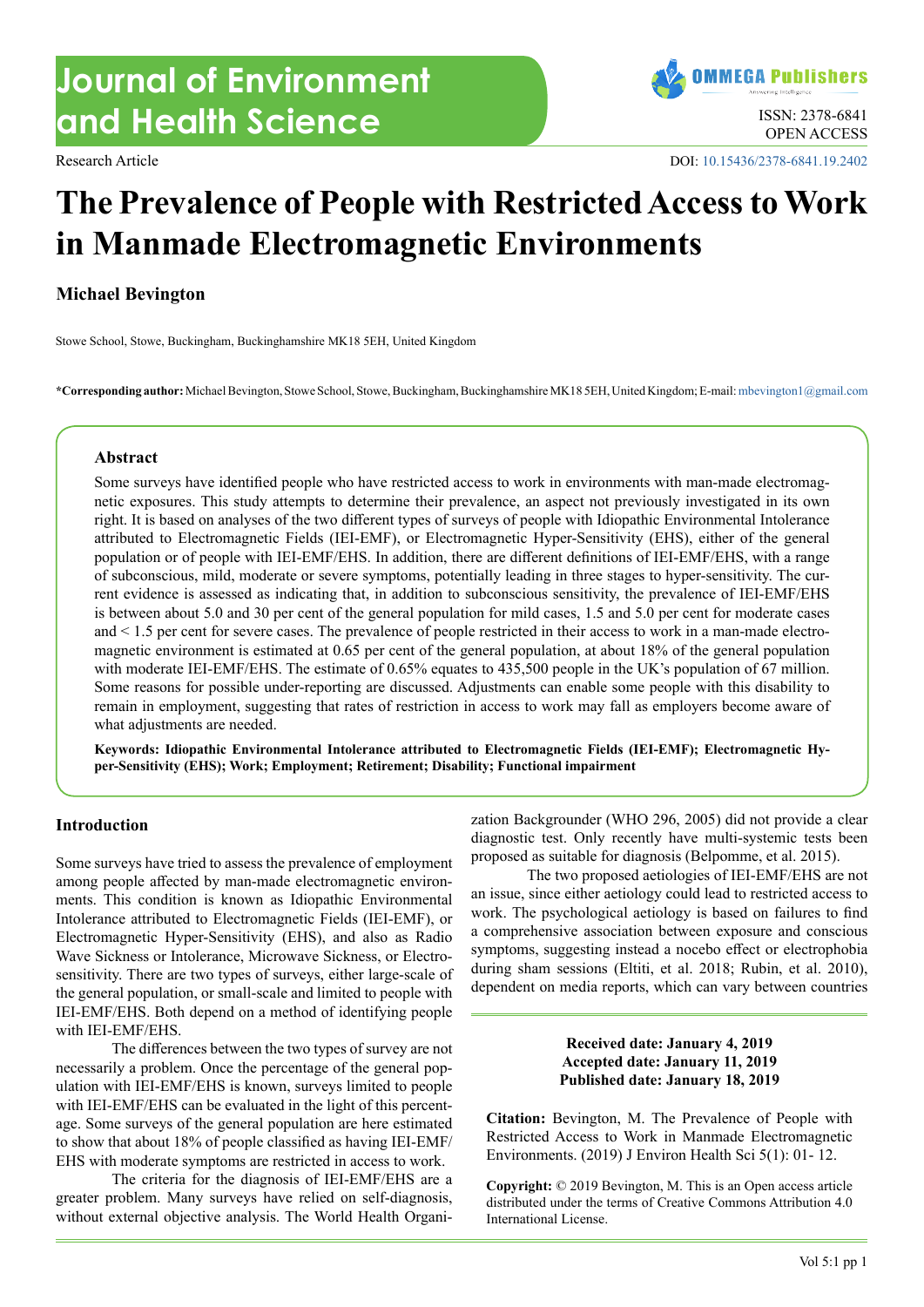(Tseng, et al. 2013), and related to personality traits (Boehmert, et al. 2018; Johansson A, et al. 2010;Withoff, et al. 2018). The alternative, physiological, aetiology, possibly characterising an essentially different condition (Bogers, et al. 2018; Dieudonné, 2016) is based on individual provocation cases (McCarty et al, 2011; Rea, et al. 1991), cerebral blood scans (Irigaray, Lebar, et al. 2018), 3d fMRI (Heuser, et al. 2017) and genetics (De Luca et al, 2014), dependent on mechanisms such as voltage-gated calcium channels (Pall, 2013), cryptochromes (Sherrard, et al. 2018) and oxidative stress (Irigaray, Caccamo, et al. 2018).

There is a growing awareness of the issues concerning people with IEI-EMF/EHS and the duties of society towards them (Johansson, 2015). The analysis presented here is the first to be concerned primarily with restricted access to work.

#### **Two types of surveys of people unable to access work**

**Surveys of the general population:** Most epidemiological surveys have assessed the prevalence of IEI-EMF/EHS in the general population according to their own criteria, by questions on conscious symptoms. Although all humans are naturally sensitive to electromagnetic fields in the form of, for instance, solar radiation, these surveys have concerned only conscious and adverse symptoms of sensitivity, from man-made technology. They have necessarily included people with mild, moderate and severe symptoms of IEI-EMF/EHS. This wide range of sensitivity has age-related differences (Redmayne et al. 2015).

The estimated proportion of the general population with IEI-EMF/EHS has varied considerably, depending on a survey's minimum requirements in terms of the number and extent of the symptoms needed to classify a person with IEI-EMF/EHS. Where the classification is looser, including a wider a range of people with IEI-EMF/EHS, the proportion of the general population with IEI-EMF/EHS may be higher. These cases are likely to include many mild ones, where the condition is less disabling and therefore a smaller subsection is likely to be restricted in access to work. The converse also applies, where a more demanding range of symptoms gives a smaller proportion of the general population, but the cases are likely to be more severe, with a larger subsection identified as restricted in access to work.

The validity of this analysis is apparent from some of the literature. In population-based surveys the prevalence of IEI-EMF/EHS has ranged from 1.5% in Sweden (Hillert et al. 2002), at a low level, to over 30% in Austria (Schröttner, et al. 2008), with an average value for some surveys at 3.6% (Table 1). The comparatively high value of 4.6% (Huang, et al. 2018) was for a survey in Taiwan which did "not find a higher risk of being unable to work in participants with IEI-EMF". In fact the survey asked only whether the person was employed, and not about any restriction on access to work, and its combined percentage of out of work and unable to work was, unusually, lower for people with IEI-EMF/EHS than others, despite its finding that 0.58% of the general population had impairment of daily activities because of their IEI-EMF/EHS.

| Study                                          | Number<br>of gen-<br>eral pop-<br>ulation<br>surveyed | (and<br>Percentage<br>number) of gen-<br>eral population<br>classified<br>with<br>IEI-EMF/EHS, or<br>some annoyance | Extrapolated percentage<br>of IEI-EMF/EHS with<br>restricted access to work<br>(differential)<br>between<br>IEI-EMF/EHS and gen-<br>eral population controls) | Extrapolated per-<br>centage of general<br>population with<br>IEI-EMF/EHS<br>with restricted ac-<br>cess to work | Percentage of general<br>population with severe<br>symptoms of IEI-EMF/<br>EHS, or with impair-<br>ment in daily activities,<br>or much annoyance |
|------------------------------------------------|-------------------------------------------------------|---------------------------------------------------------------------------------------------------------------------|---------------------------------------------------------------------------------------------------------------------------------------------------------------|------------------------------------------------------------------------------------------------------------------|---------------------------------------------------------------------------------------------------------------------------------------------------|
| Tseng, et al. 2011                             | 1,197                                                 | 13.3(104)                                                                                                           | 18.9                                                                                                                                                          | 2.4                                                                                                              |                                                                                                                                                   |
| Carlsson, et al. 2005                          | 13,381                                                | $2.7(367)^1$<br>$13.5(1812)^2$                                                                                      |                                                                                                                                                               |                                                                                                                  | 0.4<br>1.9                                                                                                                                        |
| Eltiti, et al. 2007                            | 3,633                                                 | 4.0(145)                                                                                                            |                                                                                                                                                               |                                                                                                                  | 1.8                                                                                                                                               |
| Huang, Li, et al. 2018                         | 3,303                                                 | 4.6(155)                                                                                                            | $-0.633$                                                                                                                                                      |                                                                                                                  | 0.58                                                                                                                                              |
| Hojo, et al. 2016                              | 1,306                                                 | 4.59(60)                                                                                                            | 22.1 <sup>4</sup>                                                                                                                                             | 1.44                                                                                                             |                                                                                                                                                   |
| Levallois, et al. 2002                         | 2,072                                                 | 3.2(68)                                                                                                             |                                                                                                                                                               | 0.52                                                                                                             |                                                                                                                                                   |
| Baliatsas, et al. 2014                         | 5,073                                                 | 3.5(202)                                                                                                            | 13.2                                                                                                                                                          | 0.46                                                                                                             |                                                                                                                                                   |
| Hillert, et al. 2002                           | 10,439                                                | 1.5(166)                                                                                                            | 12.5                                                                                                                                                          | 0.19                                                                                                             |                                                                                                                                                   |
| Mean (with Tseng and Carlsson)                 |                                                       | 6.4                                                                                                                 | 13.2                                                                                                                                                          | 1.00                                                                                                             | 1.6                                                                                                                                               |
| Mean (without Tseng and Carlsson) <sup>5</sup> |                                                       | 3.6                                                                                                                 | 11.8<br>15.9 <sup>6</sup>                                                                                                                                     | 0.65                                                                                                             | 1.2                                                                                                                                               |

**Table 1:** Surveys of the general population showing the prevalence of people with IEI-EMF/EHS with restricted access to work.

1 'Other (non-lighting) electrical equipment': some or much annoyance.

2 Visual display unit (VDU) and Fluorescent tube lighting (FTL): some or much annoyance.

<sup>3</sup> The differential of the combined percentage for out of work and unable to work, for IEI-EMF compared with non IEI-EMF. This negative figure implies proportionately more people with IEI-EMF than non IEI-EMF were working.

4 The difference in the per centage unemployed, excluding students, between controls identified by screening as EHS and all controls; the differential for homeworking was 12%.

 $5$  The figures from Tseng, et al. 2011, and Carlsson, et al. 2005, appear to be outliers. Therefore, they are omitted from the averages.

6 Excluding Huang, Li, et al. 2018, where the anomalous value of -0.63 [see note 3] does not appear to relate to the final column recording severe symptoms, unless Taiwanese employers had already made the necessary adjustments for people with severe cases of IEI-EMF/EHS. The survey's contacts were made by telephone; severe cases of IEI-EMF/EHS often cannot tolerate EMFs from a corded or especially a wireless telephone.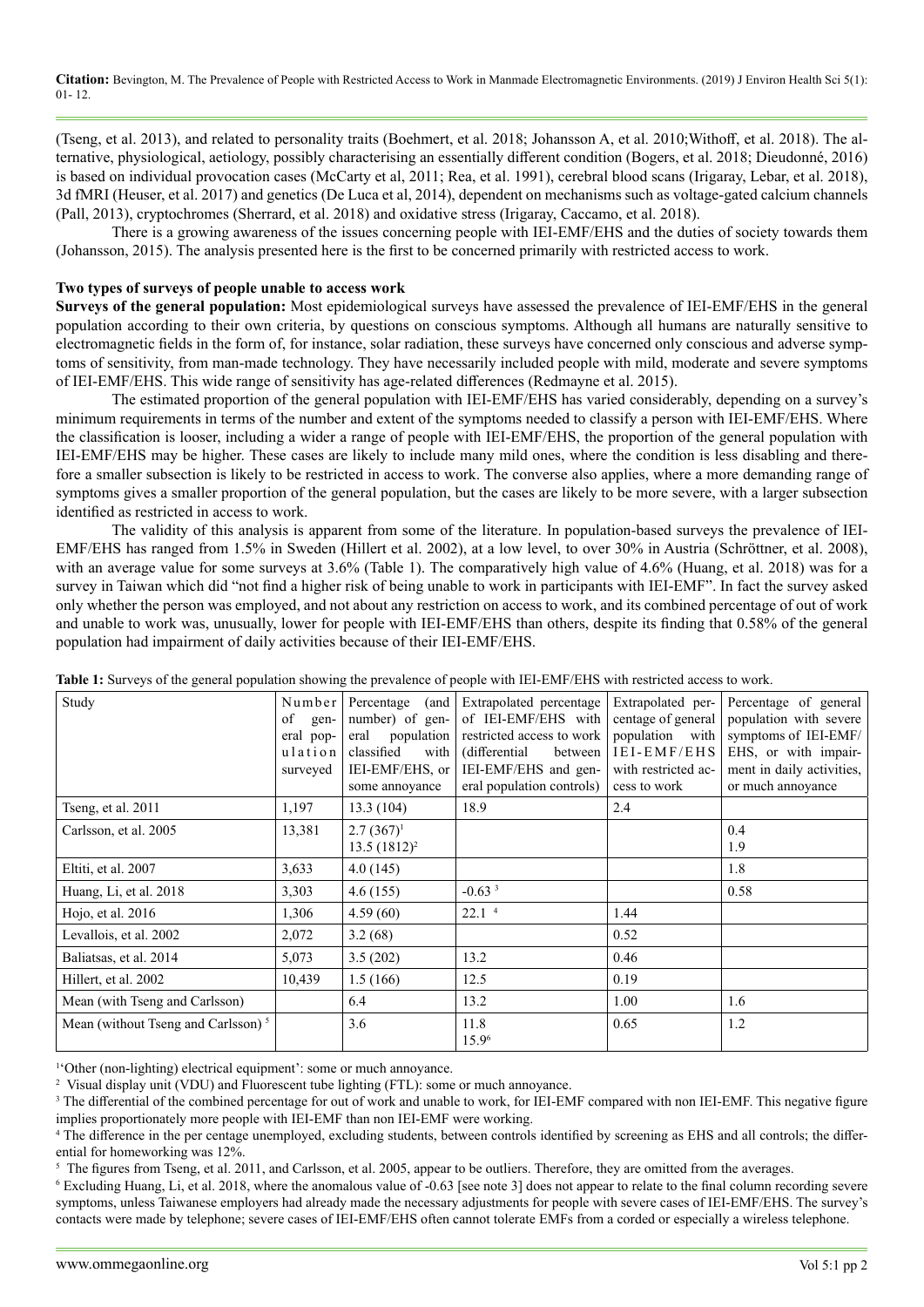

In contrast, a survey which found a relatively lower percentage, identifying 3.2% as having IEI-EMF/EHS in California (Levallois et al. 2002), concluded that "being unable to work might be a consequence of the disorder for the more severe cases". Extrapolated figures give 0.52% of the general population as facing restrictions in accessing work because of IEI-EMF/EHS, similar to the Taiwan figure of 0.58% with impairment of daily activities. In the Swedish survey which found 1.5% with IEI-EMF/EHS (Hillert et al. 2002), rates of unemployment, sick leave and early retirement were higher for those identified as having IEI-EMF/ EHS compared with others without IEI-EMF/EHS, by up to 2.7 times. It concluded that those with IEI-EMF/EHS "appeared to have a lower capacity for work", based on 51.8% of those with IEI-EMF/EHS working (compared with 61.1% of others), 12.1% unemployed (4.4% others), 2.5% on sick leave (1.6% others), and 7.7% on early retirement or disability pension (3.8% others). This gives 12.5% of the people classified as having IEI-EMF/EHS as restricted in access to work. In terms of the general population, this is equivalent to 0.19%.

**Surveys of people with IEI-EMF/EHS:** Where a study is restricted to people with IEI-EMF/EHS, and especially where they are people with a severe rather than mild form of IEI-EMF/EHS, it is likely that a higher proportion will be found to have no, or restricted, access to work. The few studies of this type so far have been limited in scale but half those listed have found between 50% and 67% of their respondents with no, or restricted, access to work (Table 2).

**Table 2:** Surveys of people with IEI-EMF/EHS showing the prevalence of people with IEI-EMF/EHS with restricted access to work

| Study                    | Funding: Government Agen-<br>cy (GA), or Independent<br>(Ind.) and various | Number of<br>IEI-EMF/<br>EHS refer-<br>ents | Percentage<br>$(\text{number})$<br>female | Percentage (num-<br>ber) of ES (Elec-<br>trical Sensitivity),<br>but not of EHS<br>(Electromagnetic<br>Hypersensitivity) | Percentage<br>(number) of IEI-<br>EMF/EHS ref-<br>erents: restricted<br>access to work<br>(aggregated) | Percentage<br>(number) of IEI-<br>EMF/EHS refer-<br>ents: death (brain<br>tumour, suicide) |
|--------------------------|----------------------------------------------------------------------------|---------------------------------------------|-------------------------------------------|--------------------------------------------------------------------------------------------------------------------------|--------------------------------------------------------------------------------------------------------|--------------------------------------------------------------------------------------------|
| Gibson, et al. 2015      | Ind.                                                                       | 465 (IEI)                                   | 86 (394)                                  | unspecified                                                                                                              | 67 $(301)^2$                                                                                           |                                                                                            |
| UK, 2019 current $3$     | Ind.                                                                       | 36                                          | 47(17)                                    | 3(1)                                                                                                                     | 67(24)                                                                                                 | 8(3)                                                                                       |
| Kato, et al. 2012        | Ind.                                                                       | 75                                          | 95 (71)                                   | 5.3(4)                                                                                                                   | 65 (49)                                                                                                |                                                                                            |
| Johansson A, et al. 2010 | Center for Env. Res., Umeå                                                 | 71                                          | 82 (58)                                   | $\theta$                                                                                                                 | 60(43)                                                                                                 |                                                                                            |
| Levallois, et al. 2002   | GA: PUC                                                                    | 68                                          | 59 (40)                                   | unspecified                                                                                                              | 53 (36)                                                                                                |                                                                                            |
| <b>IDEA, 2005</b>        | Ind.                                                                       | 16                                          | 38(6)                                     | unspecified                                                                                                              | 50(8)                                                                                                  |                                                                                            |
| Arnetz, et al. 1997      | <b>GA: NIRP</b>                                                            | 116 <sup>4</sup>                            | 92(12)                                    | 89 (103)                                                                                                                 | 41 (47)                                                                                                |                                                                                            |
| Hojo, et al. 2016        | Ind.                                                                       | 82                                          | 79.5 (101)                                | 35(45)                                                                                                                   | 38 $(48)^5$                                                                                            |                                                                                            |
| Kjellqvist, et al. 2016  | Center for Env. Res., Umeå                                                 | 114                                         | 85 (75)                                   | unspecified                                                                                                              | 35(40)                                                                                                 |                                                                                            |
| Johansson A, et al. 2010 | Center for Env. Res., Umeå                                                 | $\theta$                                    | 62(28)                                    | $100(45)^{6}$                                                                                                            | 31(14)                                                                                                 |                                                                                            |
| Andrianome, et al. 2018  | <b>GA: ANSES</b>                                                           | 52                                          | 79 (41)                                   | unspecified                                                                                                              | 26.9(14)                                                                                               |                                                                                            |
| Blomkvist, et al. 1993   | GA: Swed. Found. for Occup.<br>H&S                                         | 1,650                                       | unspecified                               | unspecified                                                                                                              | 9.1(150)                                                                                               |                                                                                            |

Restricted access to work, including: decreased income, disability pension, early retirement, reduced work, sick leave, unable to work, unemployed, work transfer.

2 Of the 34% in work, 15% worked full or part time from or inside the home, compared with 18% who worked full or part time outside the home. 31% held university degrees. 22 % were recorded as homeless at some time, and 4% were currently homeless. IEI was called environmental sensitivity, comprising chemical and electrical sensitivity.

3 Analysis of 36 cases of IEI-EMF/EHS reported in UK printed media 2006-2017, including access to work (unpaid) categorized as applicable to one parent-carer, one university student, and two school pupils. Of the 9 remaining in work, 6 had adjustments made for them to continue in work. 4 A 1993 study of 133 visual display unit (VDU) workers in Sweden, of whom 87% (116) reported sensitivity to health symptoms and 10% (13) hyper-sensitivity (EHS). 35% (47) were unable to use a VDU for more than 3 hours per day without experiencing symptoms.

<sup>5</sup> The aggregated difference between the combined totals for unemployed and homeworker compared with controls.

6 'Mobile Phone' symptoms, as opposed to 'general EHS'.

A survey of 16 people with IEI-EMF/EHS in Ireland found that 50% were unable to work (IDEA, 2005). A survey of 75 people with IEI-EMF/EHS in Japan found that 50% of 40 had lost their jobs and that, overall, 65% had lost work or experienced a decrease in income after the onset of IEI-EMF/EHS (Kato, et al. 2012). A study in the USA concerned with only severe cases of environmental sensitivities, including IEI-EMF/EHS, reported 67% unemployed out of 465 subjects (Gibson et al. 2015), where it was stated: "We consistently find in my lab that (unless we request working participants), two-thirds of study participants are unemployed" (Gibson, 2017). A similar proportion of unemployment was found among 71 subjects with EHS in Sweden, where only 16% were employed (compared with 73% among 106 controls), 60% were on sick leave or disability pension (16% controls), and 17% were unemployed or retired (11% controls) (Johansson A, et al. 2010).

To help validate these findings, which relied on online, paper or telephone questionnaires among self-help groups, relevant media reports were analyzed on 36 individuals or groups with IEI-EMF/EHS published in the U.K. between 2006 and 2017 (UK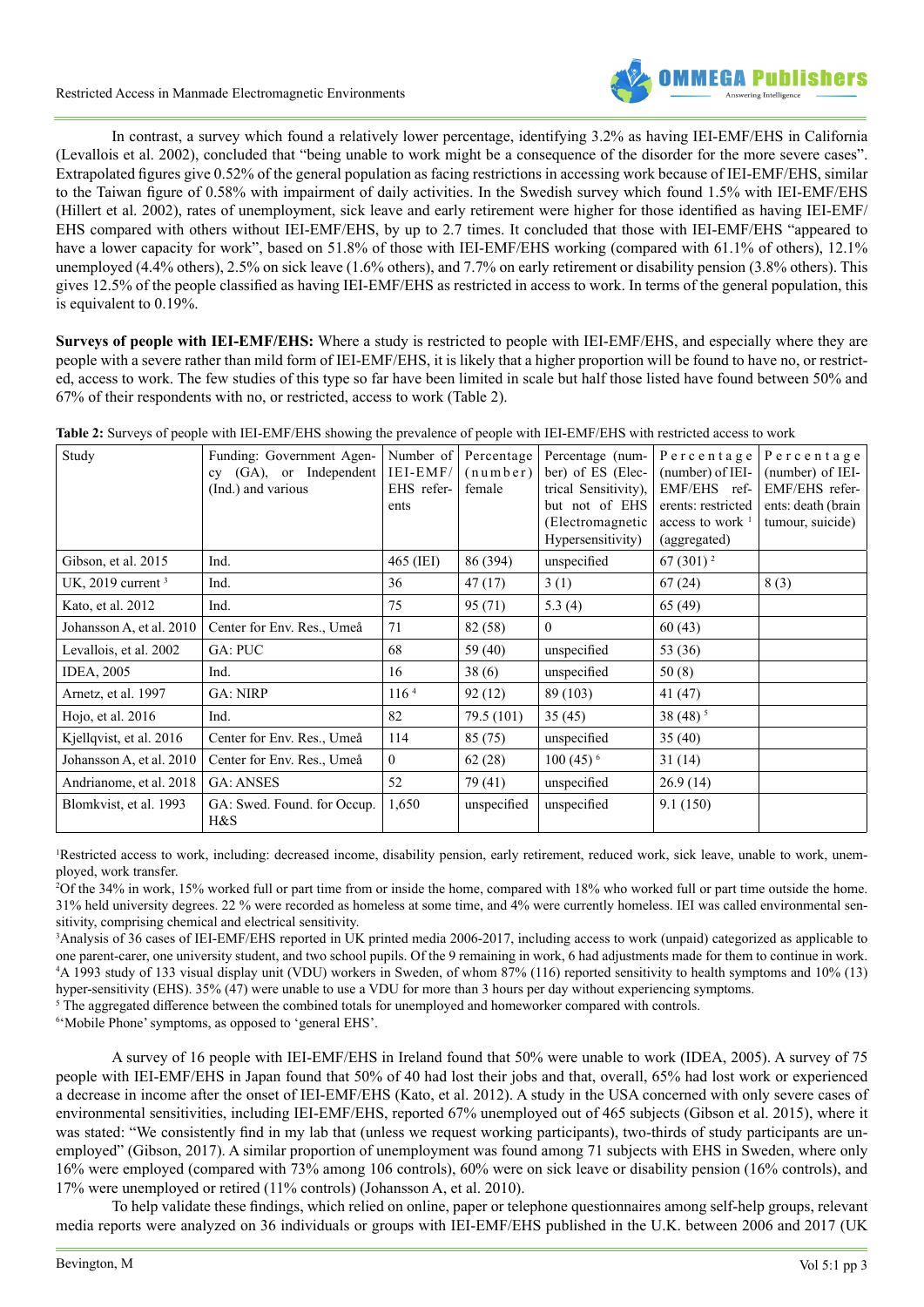Survey, 2019, Table 2, Supplementary Data). These reports often involved a personal interview by a skeptical journalist, who could more objectively assess how far the subject could access work or needed adjustments. Of the 32 relevant cases of people with IEI-EMF/EHS who started as paid workers, 24 (75%) had been employed and 8 (25%) had been self-employed. Four others comprised of one parent child-carer, one university student, and two school pupils. Of the 36 cases, 24 (67%) stopped working, retired early, or left their place of education, 3 (8%) died, one from a brain tumor and two by suicide, and only 9 (25%) continued in work. Of the nine who continued working, five cases were in or before 2006 when the amount of man-made radiation was lower than now. Six were able to continue work after adjustments were made to their electromagnetic environment by the employer or the self-employed person. The overall result of 67% of people with severe IEI-EMF/EHS being unable to continue work or find work is comparable with the range of 60% to 67% listed above among similar groups in Japan, Sweden, the USA and elsewhere.

## **Discussion**

#### **Numerical relationship between the two types of studies of the prevalence of people restricted in access to work**

The percentage of the general population unable to access of work because of IEI-EMF/EHS deduced from surveys of the general population varies from 0.19% to 2.4% (Table 1). It is here argued that  $0.65\%$ , the mean of four lower figures, can be considered a valid average, given the nature of the evidence.

The low figure of 0.19% of the general population with restricted access to work comes from the detailed survey in Sweden of 10,439 respondents in the general population (Hillert, et al. 2002). This found 1.5% of the population with IEI-EMF/ EHS, with a differential for restrictions on work of 12.5%, giving 0.19% of the general population restricted in access to work. A survey in 2007 of 1,197 people in Taiwan gave an extrapolation of 2.4% as having restricted access to work, but this survey identified 13.3 % as having IEI-EMF/EHS, a figure later reduced for Taiwan to 4.6% (Huang, et al. 2018). The latter's finding of +0.58% for impairment of daily activities from IEI-EMF/EHS did not match the -0.63% restrictions on work. In other words, more people with IEI-EMF/EHS, despite their impairments, were in work than the controls, which from other surveys seems unlikely. In addition, this survey did not ask about disability pensions, part-time work or early retirement, and was conducted by telephone, whereas severe cases of IEI-EMF/EHS cannot use telephones. Another study found 4.0% of 3,633 members of the UK general population had IEI-EMF/EHS (Eltiti, et al. 2007). In study 2 it found that 74% of people with IEI-EMF/EHS, or 1.8% of the general population, were classified as having severe symptoms, and these people may be considered most likely to suffer restrictions on access to work. However, since there was no direct assessment of access to work, this figure must be treated cautiously and preference given to other lower figures.

Another approach for assessing the relationship between the two types of surveys, of the general population (Table 1) and of people with IEI-EMF/EHS (Table 2), where the referents are often accessed via self-help groups, is to estimate the number of people with an environmental health condition typically in contact with specialised national self-help groups. Allergy UK in 2017 had 11,383 contacts through its helpline, webchat and by email out of 21 million people with an allergy, at 0.054% (The British Allergy Foundation, 2017). Asthma UK in 2017 had 93,000 downloads of online Action Plans out of 5.4 million people with asthma, at 1.7% (Asthma UK, 2017). Applying these proportions of 0.054% - 1.7% to Electrosensitivity, UK's distribution of 710 printed newsletters in September 2018 (Electrosensitivity UK, 2018) would produce a national prevalence of 0.062% - 1.94%, meaning that the general population with restricted work, based on 67% of people with IEI-EMF/ EHS, would be 0.042 - 1.3%, with a midpoint of 0.67%.

These figures show some overlap with the figures of 0.19–2.4 % deduced from general population surveys and the figures of 0.58-2.3% of people with severe symptoms from IEI-EMF/EHS. The mean figure of 0.65 %, suggested here from extrapolations from general population surveys, is close to the average of 0.67% based on UK charity contacts. It is only half of the 1.2% for severe symptoms, but these are less reliable guides to restricted access to work for people with IEI-EMF/EHS than actual surveys. Three of the general population surveys appeared reasonably consistent in giving an average rate of about 15.9% (range  $12.5 - 22.1\%$ ) for people with IEI-EMF/EHS having restrictions on access to work. For the UK's population of 67 million, the survey mean of 0.65% gives 435,500 people affected in this way.

#### **Prevalence of restricted works in terms of (i) symptom severity and (ii) stages in the progress of IEI-EMF/EHS, and (iii) compared with visual impairment**

**(i) Subconscious, mild, moderate and severe symptoms:** some of the wide variety of the reported prevalence of IEI-EMF/EHS can be explained by the wide variety of definitions typically used. This especially applies to the four ranges of severity in symptoms among the general population, here estimated at: subconscious  $30 - 80\%$ , mild  $5 - 30\%$ , moderate  $1.5 - 5\%$ , and severe < 1.5%.

Subconscious symptoms from man-made electromagnetic exposure cover most of the general population, just as all people are affected by, for instance, natural electromagnetic exposure in the form of solar radiation. Although the effects may include conscious ones, they depend on chronic subconscious exposures, usually in a dose-response relationship, as in a study of 180 respondents near a phone mast (Eger, et al. 2010). A study of 217 students at two schools found an association with a general decrease in motor skills, spatial working memory and attention in the school with higher levels of radiation from base stations (Meo, et al. 2018). This dose-response sensitivity was also evident near base stations in Austria, where, of 336 residents, in the highest exposure category 79% reported headaches and 76% concentration difficulties (Hutter, et al. 2006); these and five other health effects, cold hands or feet (62%), sweating (40%), palpitations (38%), vertigo (32%) and loss of appetite (24%), all showed increased incidence for each higher exposure level. The difficulty of attributing effects may explain how 70% of 587 students complained of headaches whereas only 6.8% related these directly to mobile phone use (Szyjkowska, et al. 2005). Another study implied that up to 40% of adults may have subconscious sensitivity owing to their chronic inflammatory or immune conditions, based on responses by 90% of 64 subjects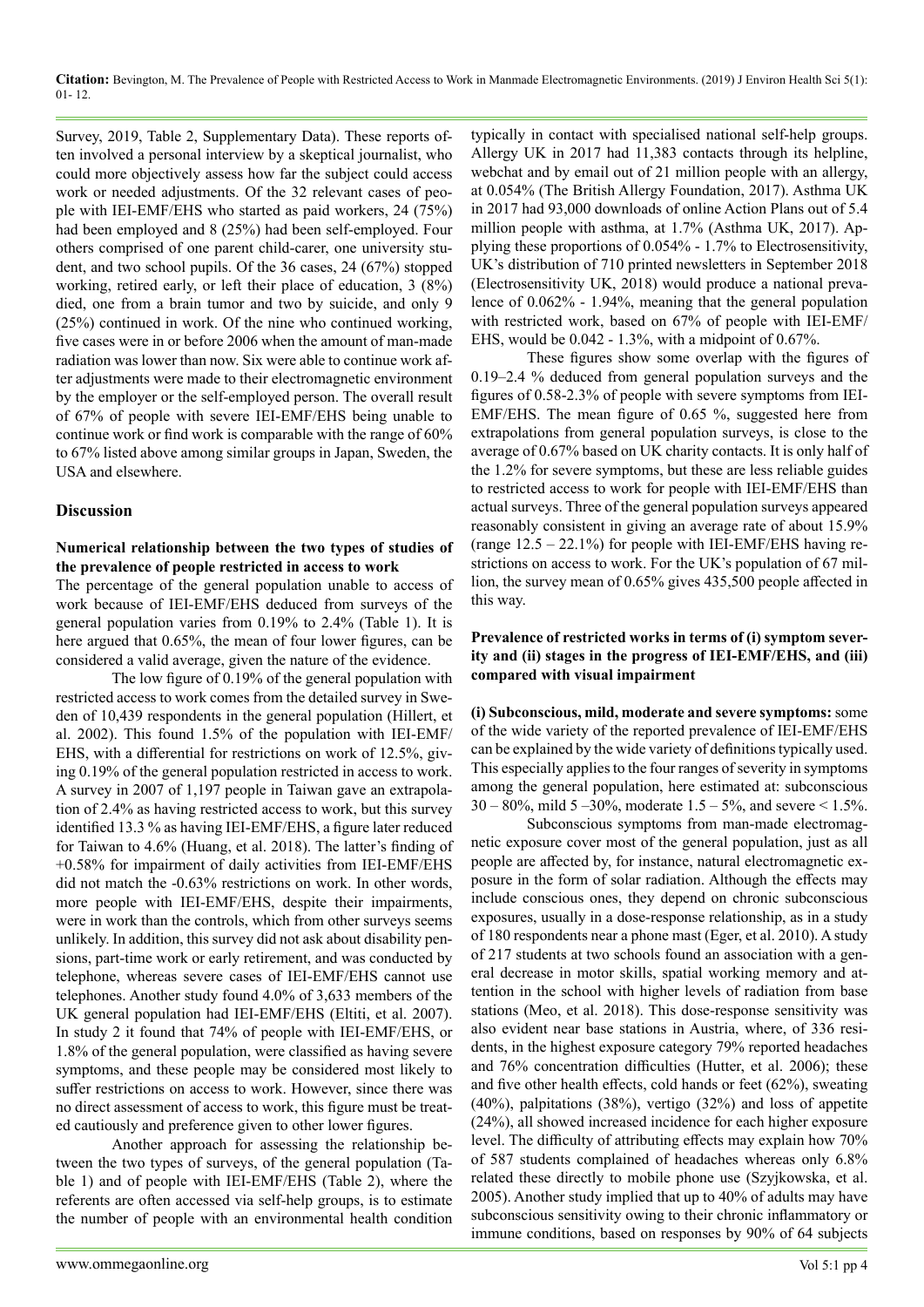

(Marshall, et al. 2017). For long-term occupational exposure 51% reported cardiovascular impairments (Bortkiewicz, et al. 2012). Cancer, which can be considered as a symptom of IEI-EMF/EHS, increased from 0.00313 to 0.00767% incidence for 967 persons within 400m of a phone mast after 5 years' exposure, and elsewhere to 0.0129% within 350m, with a 10.5 relative risk for women but only 1.4 for men (Kundi, et al. 2009) perhaps reflecting greater female IEI-EMF/EHS sensitivity. Since it is difficult for an individual to identify the exposure source when symptoms are triggered subconsciously, most surveys based on self-diagnosis do not cover these effects.

Mild forms of self-reported IEI-EMF/EHS are often characterized as specific sensitivities and intolerances to specific EMF devices, typically up to about 30% of the general population. A survey of 2,048 of the general population found 29.3% who were "slightly disturbed" (Schröttner, et al. 2008). Of 1,375 respondents "20.9% of our study population was electrohypersensitive according to our definition" (Mohler, et al. 2010), although other authors would define "hypersensitive" more narrowly. Some studies in this range overlap the previous, subconscious, category. A study of inhabitants near a base station found a prevalence of 28.2% for the most common symptom associated with exposure and over 20% for 5 other symptoms, compared with none among controls (Abdel-Rassoul, et al. 2007). At this level IEI-EMF/EHS is usually seen in a dose-response relationship to the EMFs and is often called 'intolerance' or 'sensitivity', but not 'hyper-sensitivity'.

Moderate levels of conscious reactions are more often described as 'hyper-sensitivity' or IEI-EMF/EHS. These are typically found in about 5% or under of the population. Among 2,048 Swiss respondents, 5% were classified as 'EHS' (Schreier, et al. 2006). "Intolerance" to EMFs was used for 2.7% of 3,406 Swedish and 1.6% of 1,535 Finnish respondents (Karvala, et al. 2017). Moderate and severe forms of IEI-EMF/EHS can be non-linear in the relationship of the severity of symptoms and the exposure, rather than dose-response as in mild and subconscious forms.

Severe forms of IEI-EMF/EHS, below the 1.5 - 5.0% of the general population with moderate symptoms, are most likely to lead to restrictions on access to work. Here it is suggested that these severe symptoms are found in about 1.2 % of the general population, based on a mean from the range 0.58 - 2.3 % (Table 1), or 33% of people with moderate IEI-EMF/EHS, averaged

at 3.6%, as having a severe form. One study argued that "The results show that very electrosensitive people do exist and are more common in groups reporting EHS", and that while 2% of the general population were "very sensitive individuals", "more than 11% of the EHS persons were classified as very sensitive" (Schröttner, et al. 2007). Here it is also suggested that about a half the people with severe IEI-EMF/EHS, at 0.65% of the general population, based on a mean for the range  $0.19 - 1.44\%$  (with 2.4% as an outlier) face restrictions in access to work (Table 1).

**(ii) Three stages in the progress of IEI-EMF/EHS:** the condition of IEI-EMF/EHS often develops over the years, starting with mild and occasional sensitivity to a single device, but moving into moderate or severe hyper-sensitivity to many sources of EMFs. IEI-EMF/EHS was divided into three stages by A.G. Panov and N.V. Tyagin in 1966 (Petrov, 1970). Its progression is considered non-linear, since adaptive immunological reactions can restore a limited degree of homeostasis in mild forms of IEI-EMF/EHS, as shown in markers for chronic stress reactions (Buchner, et al. 2011), where cumulative effects of Wifi and cordless phones were sometimes seen as reinforcing the phone mast effects. The term 'electromagnetic hyper-sensitivity' is usually reserved for the final and most severe stage, with more frequent and more intense reactions (Hecht, 2012). Only a few surveys have attempted to differentiate the three stages of IEI-EMF/EHS, but some have distinguished between the lengths of EMF exposure (Baliatsas, et al. 2012), or found that most people with IEI-EMF/EHS reported that their "hyper-sensitivity started after high-dose or long-term EMF exposure" (Gruber, et al. 2018).

**(iii) The prevalence and severity of IEI-EMF/EHS compared with visual impairment:** the variations in prevalence and severity of IEI-EMF/EHS can be paralleled in some respects with visual impairment and loss (Table 3). About 25% of children suffer visual impairment in the form of myopia, usually corrected with glasses (Williams. et al. 2015), while some 30% of the population has limited sensitivity to a specific EMF device, which they may be able to avoid. About 3.0% of the population suffers visual loss, while a mean of about 3.6% of the population suffers IEI-EMF/EHS with moderate severity. About 0.54% of the population is registered blind or partially sighted (UK NHS, 2018), while 0.65% of the population is estimated here as restricted in access to work because of IEI-EMF/EHS (Table 1).

|  | Table 3: Comparison of the prevalence and severity of (a) IEI-EMF/EHS and (b) Visual Impairment and Visual Loss |  |
|--|-----------------------------------------------------------------------------------------------------------------|--|
|--|-----------------------------------------------------------------------------------------------------------------|--|

|                                      | $(a)$ IEI-<br><b>EMF/EHS</b><br>Sub-con-<br>scious effects <sup>1</sup> | IEI-EMF/<br><b>EHS Mild</b><br>symptoms $^2$ | <b>IEI-EMF/EHS</b><br>Moderate symp-<br>toms (estimated<br>$mean$ <sup>3</sup> | <b>IEI-EMF/EHS</b><br>Severe symp-<br>toms (estimat-<br>ed mean $)^4$ | <b>IEI-EMF/EHS</b><br>Restricted<br>work (estimat-<br>ed mean $)^5$ | (b) Visual<br>Impair-ment:<br>Myopia (chil-<br>$dren)$ <sup>6</sup> | Visual<br>Loss <sup><math>7</math></sup> | Visual Loss:<br>Registered<br>blind or par-<br>tially sighted <sup>8</sup> |
|--------------------------------------|-------------------------------------------------------------------------|----------------------------------------------|--------------------------------------------------------------------------------|-----------------------------------------------------------------------|---------------------------------------------------------------------|---------------------------------------------------------------------|------------------------------------------|----------------------------------------------------------------------------|
| Percentage (gen-<br>eral population) | 79                                                                      | 29                                           | 3.6                                                                            | 1.2                                                                   | 0.65                                                                | 25                                                                  | 3.0                                      | 0.54                                                                       |
| Number (UK, 67<br>million)           | 52,930,000                                                              | 19,430,000                                   | 2,412,000                                                                      | 804,000                                                               | 435,500                                                             | 16,750,000                                                          | 2,000,000                                | 360,000                                                                    |

<sup>1</sup>Long-term exposure at high levels  $> 0.5$  mW/m<sup>2</sup> [ $=$   $> 500$ microW/m<sup>2</sup>] (Hutter, et al. 2006).

 (Schröttner, et al. 2008). 3,4,5Table 1. (Williams, et al. 2015). (UK NHS, 2018). (UK NHS, 2018).

Bevington, M Vol 5:1 pp 5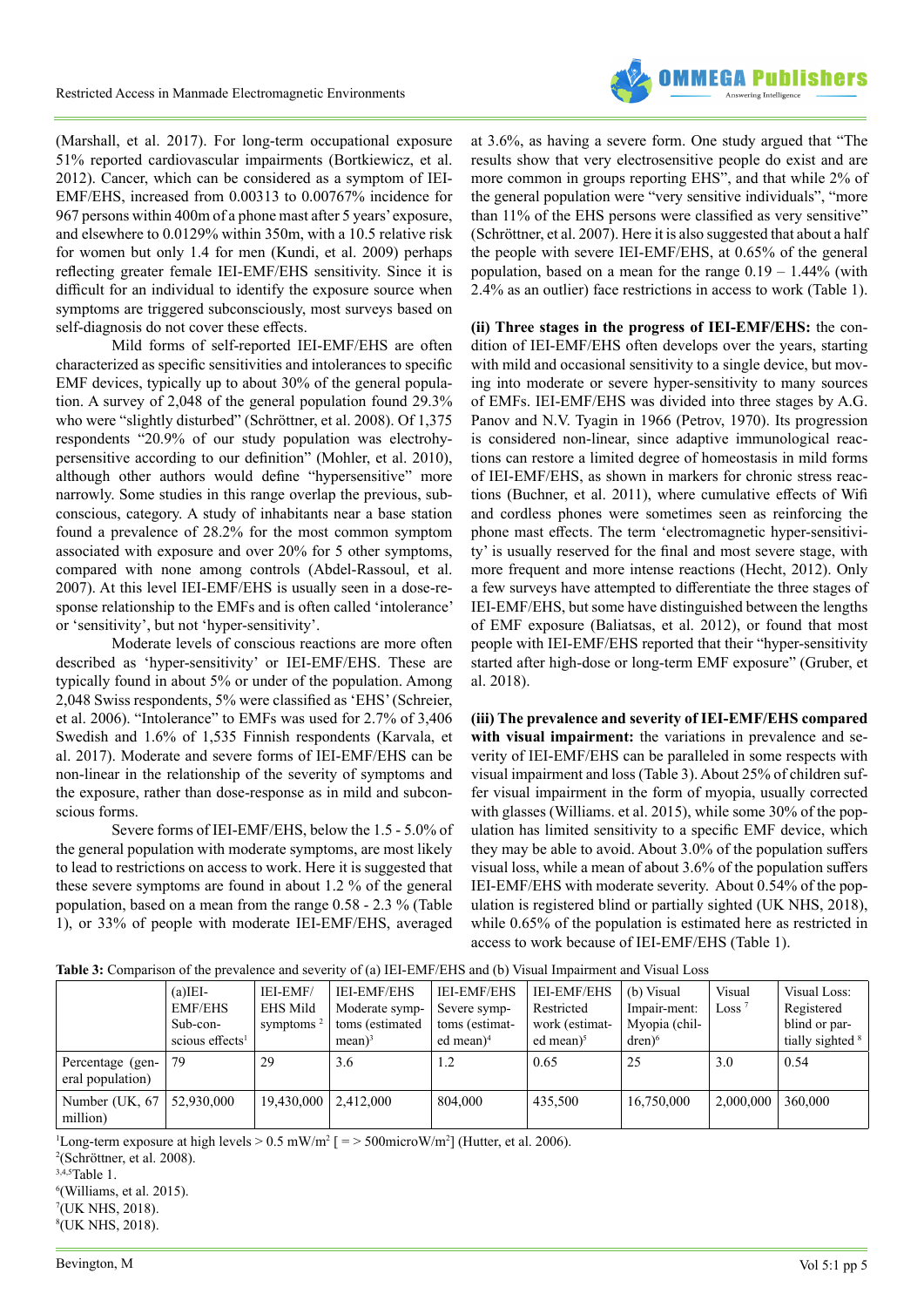#### **Temporal changes in the prevalence of (i) IEI-EMF/EHS and (ii) restrictions in access to work**

**(i) Temporal changes in the prevalence of IEI-EMF/EHS:** A temporal change in prevalence with a reduction in perceived symptoms of sensitivity is evident from the two Taiwan surveys, unless it depends on different definitions: from 13.3% in 2007 (Hedendah, Let al. 2015), it fell to 4.6% by 2012 (Huang, et al. 2018). This was also true in the UK, where it fell from 11% of 3,600 respondents with "some sensitivity" in 2004 (Mild, 2004) to 4% in 2007 (Eltiti, et al. 2007). In contrast, Swedish prevalence remained at 3.1 or 3.2% from 1999 to 2007 (The Swedish National Board of Health. 2009. p.192), although another Swedish survey gave 1.5% in between in 2002 (Hillert, et al. 2002).

If correct, a fall may reflect a variety of factors, such as societal attitudes to wireless radiation, including dependence on, and addiction to, devices, as well as possible psychological or physiological adaptation over the time between surveys, along with differences in the surveys themselves. It does not appear that conscious sensitivity has developed to the 50% extrapolated for 2017 (Hallberg, et al. 2006). However, a fall may also reflect an increased acceptance among the general population of ill health as normal, for instance, frequent insomnia, tinnitus or headache. A survey of 526 of the Austrian general population found that 24% would accept a higher health risk from new technologies for the "increased comfort they provided" (Schröttner, et al. 2008). Since the symptoms are also seen as results of aging, this evidence of general worsening health has led IEI-EMF/ EHS to be described as the "Rapid Aging Syndrome" (Havas, 2013).

**(ii) Temporal changes in the prevalence of restrictions in access to work for people with IEI-EMF/EHS:** There is limited evidence at present whether the prevalence in restrictions in access to work for people with IEI-EMF/EHS is changing. In the UK survey of 36 cases of people with IEI-EMF/EHS, there appeared to be an increase in numbers of cases after 2004, where cases triggered in each quinquennial period were: 1991-95: 3; 1996-2000: 6; 2001-05: 4; 2006-10: 11; 2011-15: 12 (Supplementary Data). This could reflect the growing use of mobile phones and Wifi from about 2004, but may be an artefact. A 2009-15 general survey (Hojo, et al. 2016) showed people with IEI-EMF/EHS facing work restrictions about 7.5 times higher than a survey in 1997 (Hillert, et al. 2002), and a prevalence of IEI-EMF/EHS of 4.59% compared with a similar survey from 2004 of 4.0% (Eltiti, et al. 2007). On the other hand, if more employers make the necessary adjustments, then restrictions on access to work may be decreasing. This could be offset, however, by more people suffering from IEI-EMF/EHS. Countries adopting long-term exposure guidelines like EUROPAEM 2016 (Belyaev, et al, 2016) could also see a reduction in both IEI-EMF/EHS and restrictions to work. Among 145 Finns unable to work because of IEI-EMF/EHS, avoidance of EMFs removed or lessened symptoms, whereas psychotherapy was useful in only 42% of cases (Hagström, et al. 2013).

#### **Factors behind possible under-reporting of the prevalence of restrictions in access to work**

A number of socio-economic factors may help explain why this area of public health has not received greater attention in the literature so far. In addition to any temporal changes, the following factors may be relevant to under-reporting.

**(i) Gender difference:** a gender difference was found with a factor of 0.77 in sensitivity to ELF currents, where 4.2% women and 1.7% men were very sensible, and 0.6% women and 1.2% men very insensible, and women also had a larger range for perception thresholds than men, 15 times below the mean, compared with 8 for men (Leitgeb, et al. 2003). Where IEI-EMF/ EHS was found to be 3.2% in Sweden in 2007, the gender differential was 1.2%, based on 3.8 % women and 2.6 % men (The Swedish National Board of Health. 2009. p.192). Since in some cultures female employment has in the past been socially less the norm than male, unemployment in severe cases may have been under-reported where women predominated.

**(ii) Difficulty in diagnosing adults with IEI-EMF/EHS:** It is often difficult to identify IEI-EMF/EHS and to link EMF exposure with health effects which restrict access to work. In one case a physician with 25 years' experience spent nine months researching before he discovered that he had developed IEI-EMF/ EHS (Eberle, 2014). Three out of the four cases in another study showed that it took from 3 to 17 years to identify EMF exposure as a cause of symptoms (Genuis, 2008). Another case (#3, UK survey 2019; Supplementary Data) took 14 years to discover that the cause of her varied symptoms was probably IEI-EMF/EHS; in fact, of the 34 individual adults in this survey, 7 (21%) were graduates of Oxford or Cambridge universities, an unusually high proportion given that these graduates form under 1% of the UK's adult population. In another study 50% of people considered IEI-EMF/EHS had the equivalent of university education compared with 11% of others (Schröttner, et al. 2008), while of 107 with IEI-EMF/EHS, 27.3% were classified as having 'high' education compared with 12.2% as 'low' (Schreier, et al. 2006). No known psychological or neurological factors explain this preponderance towards higher education. Instead, it may reflect the intellectual challenge of linking unseen radiation with ill health, especially given the shortage of information about IEI-EMF/EHS in some medical literature and in some official sources. In Japan it was reported that in 2012 only 1% of the general population had heard of IEI-EMF/EHS (Hojo, et al. 2016). This difficulty of diagnosis may also explain under-reporting in some studies on IEI-EMF/EHS based on self-diagnosis.

**(iii) Difficulty in diagnosing children with IEI-EMF/EHS:** It can be especially difficult to diagnose IEI-EMF/EHS as the cause of symptoms among children. In one case it took 10 years for physicians and therapists to establish that the child had IEI-EMF/EHS (case 1, Hedendahl, et al. 2015), suggesting that there may be significant under-reporting for children, who need adjustments to prevent restriction or exclusion from their school work situations.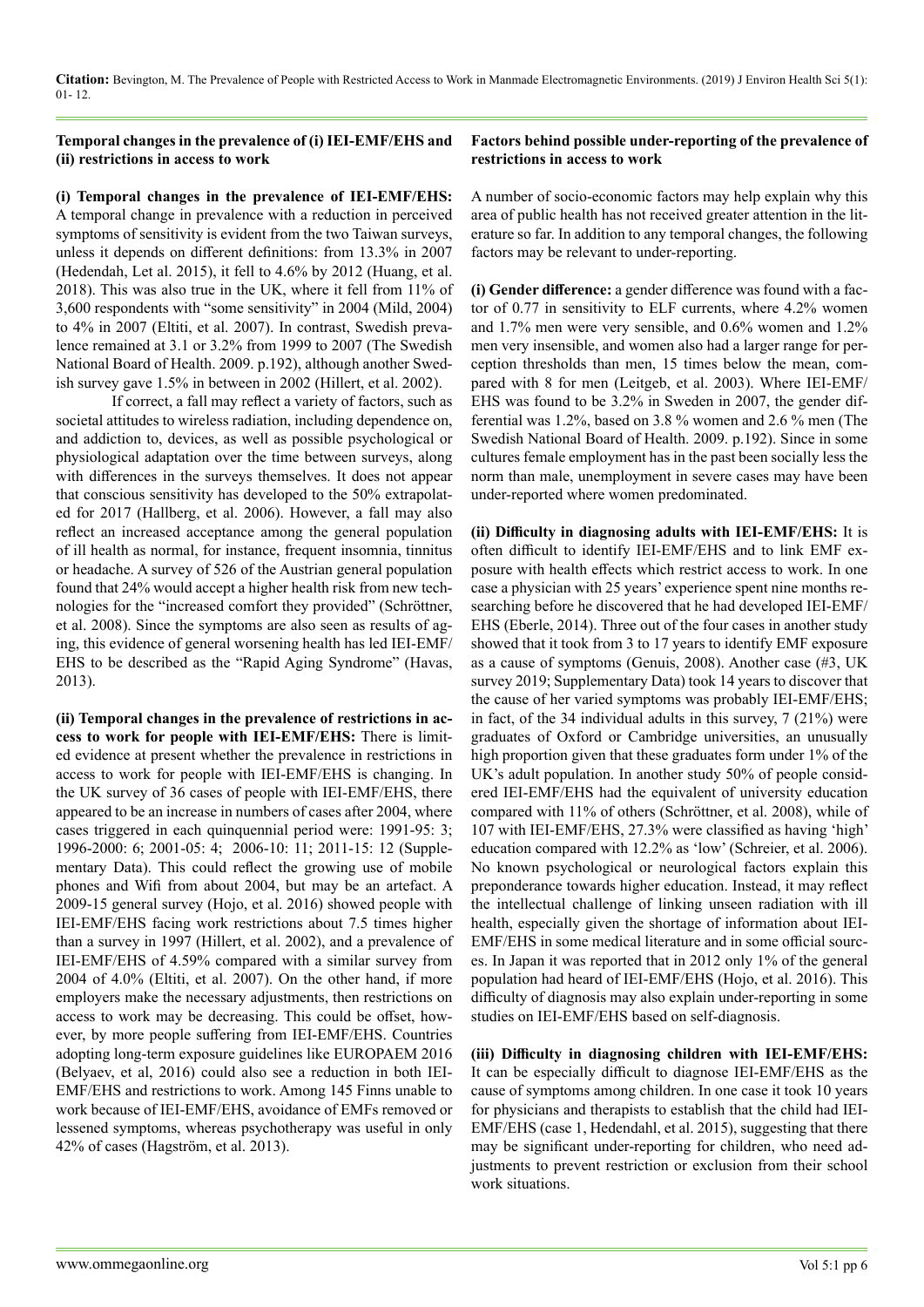

**(iv) Difficulty in differential diagnosis of IEI-EMF/EHS and MCS:** During the ten years before a survey in 2012-15, IEI-EMF/EHS became the second most common trigger for Multiple Chemical Sensitivity (MCS) at 26.9%, with 17.1% affected at home and 11.7% at work or school, after construction and renovation (35.1%), whereas it did not feature at all in a survey of 1999-2003 (Hojo, et al. 2018). This link between IEI-EMF/EHS and MCS matches earlier findings (Rea, et al. 1991; Belpomme, et al. 2015), but can make diagnosis difficult, where MCS is a better known and more prevalent environmental intolerance.

**(v) Difficulty in differential diagnosis of IEI-EMF/EHS and cancer:** markers for some cases of IEI-EMF/EHS, such as genetic haplotypes (De Luca, et al, 2014) and chronic inflammation and oxidative stress (Irigaray, Caccamo, et al. 2018), are also linked with cancers, a common health outcome among many people with IEI-EMF/EHS, related by dose-response to exposures (Kundi, et al. 2009) and supported by WHO's IARC 2B possible human carcinogen classification, making a differential diagnosis often problematical.

**(vi) Enforced relocation:** some people with IEI-EMF/EHS have felt forced to move to remote areas (Evans, 2017), or even emigrate from their country of birth to seek an environment with less wireless radiation. This makes it difficult to document their removal from a particular employment.

**(vii) Perceived shame:** people with IEI-EMF/EHS often feel shame and are reluctant to admit their situation, especially when they have been made redundant or dismissed from employment (Eberle, 2017). They see themselves as failing their family by being unable to earn money to support them and also by preventing their family from having the same wireless environment as other people. As a result they are often unwilling to complete surveys and thus they remain hidden from statistics.

**(viii) Denial because of ridicule, dismissal, and the fear of involuntary incarceration:** where the person with IEI-EMF/EHS has been verbally ridiculed by their employers and peers, or dismissed unsympathetically by their physician, or detained against their will in a psychiatric unit, the perceived danger of further ridicule, dismissal, and involuntary incarceration can lead to a state of denial (Crumpler, 2017). This can make them refuse to admit their actual health condition to themselves or to others. Such people often actively avoid all surveys in their refusal to be labelled as having IEI-EMF/EHS.

**(ix) Helplessness syndrome:** people with severe cases of IEI-EMF/EHS are prone to developing helplessness (Hecht, 2012). Because they cannot change their situation, they develop depression and other psycho neuroimmunological disorders. This can lead to under-reporting of the original condition which triggered their helplessness.

**(x) Mortality ending work:** in cases where death was concurrent with, or subsequent to, IEI-EMF/EHS, the referent may not be recorded as losing employment or 'work' because of their IEI-EMF/EHS. In one survey, three people with IEI-EMF/EHS died, one from a brain tumour and two from suicide (UK survey,

2019, Table 2; Supplementary Data), but such cases are not always recorded as relating to work.

**(xi) Financial reward and legal 'gagging' clauses to end employment of people with IEI-EMF/EHS:** some employers have paid employees with IEI-EMF/EHS to terminate their work (Aschermann, 2011). According to verbal reports, some people with IEI-EMF/EHS in the UK have been subject to "gagging" clauses requiring secrecy in the financial settlement ending employment because of their IEI-EMF/EHS. Such cases cannot, by their nature, appear in published surveys.

**(xii) Secondary unemployment:** few if any surveys include secondary unemployment caused by IEI-EMF/EHS. In such cases people are kept from employment because they are required to care full time for the needs of a close relative or friend suffering from IEI-EMF/EHS (Granlund-Lind, et al. 2004).

#### **Adjustments enabling access to work**

In some countries it appears that people disabled by IEI-EMF/ EHS experience a higher rate of restrictions on access to work than people with other disabilities. In 2012 in the UK there were 30.1% fewer disabled people in work compared with non-disabled (UK Government, 2014). A Swedish survey (Hillert, et al. 2002) found that 175% more people with IEI-EMF/EHS were unemployed compared with others, 103% more on early retirement or disability pension, and 56% more on sick leave.

One factor behind this higher rate may be that, for people with IEI-EMF/EHS, there is a greater range in the severity of functional impairment between mild and severe cases than in some other disability groups. Therefore, within the overall figure of people with IEI-EMF/EHS, the proportion of very severe cases is likely to be higher. This matches the small surveys limited to often severe cases of IEI-EMF/EHS, where half gave 50-67% out of work (Table 2).

Some countries recognise IEI-EMF/EHS as a specific functional impairment, such as Sweden from 2000, Canada, and the USA under its Americans with Disabilities Act. Governments, local authorities and employers are required to ensure health and equality of access to workplaces, in addition to accommodation and transport (Johansson O, 2015). Some countries have suggested ideas for accommodation to enable people with IEI-EMF/EHS to continue working (US Department of Labour, 2015). Biological guidelines, such as EUROPAEM EMF Guidelines 2016 (Belyaev, et al. 2016), are applicable to workplaces with people suffering from IEI-EMF/EHS, who need low-level and long-term limits. Where an employee suffers initial symptoms of IEI-EMF/EHS, however, lengthy delay in making adjustments can worsen the condition, as in one case where it took the employer two years to make the necessary adjustments, during which time the employee developed hyper-sensitivity, something which might have been avoided if the employer had reacted promptly (case 3, Hedendahl, et al. 2015).

#### **Conclusions**

There is a variety of evidence, both from surveys of the general population and from surveys limited to people with IEI-EMF/ EHS, establishing that people with IEI-EMF/EHS, especially in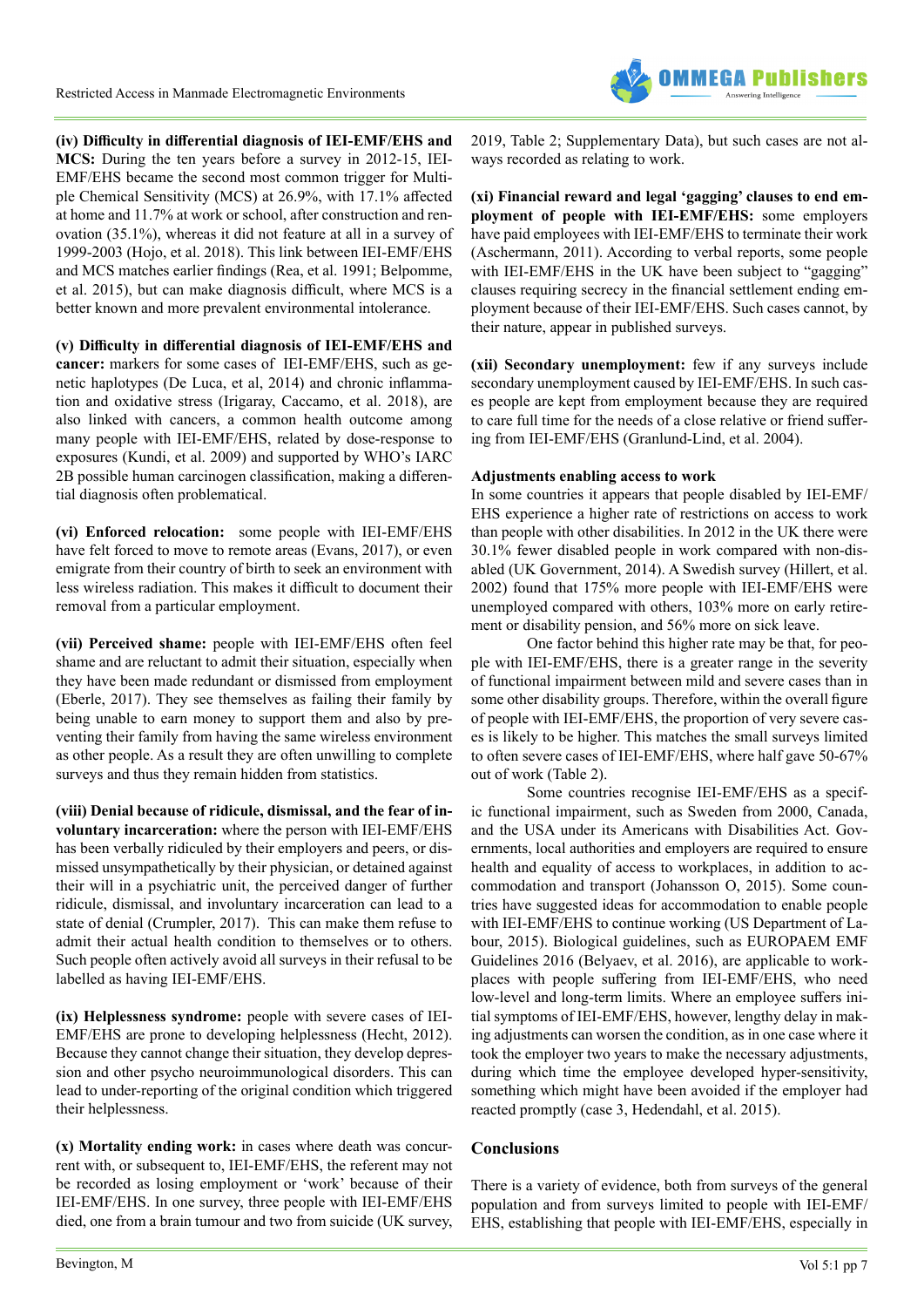a severe form, can face restrictions in access to work. Surveys have shown that, in addition to subconscious symptoms for up to 79% of the general population, the numbers of people with IEI-EMF/EHS typically range between 5.0 and 30 per cent of the general population for mild cases, 1.5 and 5.0 per cent for moderate cases, and under 1.5 per cent for severe cases. From such surveys it can be deduced that the average prevalence of people with severe IEI-EMF/EHS who are restricted in access to work is in the region of 0.65% of the general population, at about 18% of the general population having moderate IEI-EMF/ EHS. The estimate of 0.65% equates to 435,500 people in the UK's population of 67 million. Further surveys and more accurate diagnosis are necessary to confirm these numbers, but over 150 subjects in the general population are needed to ensure that a survey is likely to identify at least one such person. When the necessary adjustments are made, some people even with severe IEI-EMF/EHS can continue to work, suggesting that the percentage facing restrictions could fall once employers are aware of what is needed.

**Funding:** This research received no external funding.

**Conflict of Interest:** The author declares no conflict of interest.

### **References**

- Abdel-Rassoul, G., El-Fateh, O.A., Salem, M.A. et al. Neurobehavioral effects among inhabitants around mobile phone base stations. (2007) Neurotoxicology 28(2): 434-440. [PubMed](https://www.ncbi.nlm.nih.gov/pubmed/16962663)│[Crossref](https://doi.org/10.1016/j.neuro.2006.07.012) │ [Other](https://www.sciencedirect.com/science/article/pii/S0161813X06001835?via%3Dihub)
- Andrianome, S., Seze, R., Braun, A., et al. Descriptive self-reporting survey of people with idiopathic environmental intolerance attributed to electromagnetic fields (IEI-EMF): similarities and comparisons with previous studies. (2018) J Public Health 26(4): 461-473.

PubMed│[CrossRef](https://doi.org/10.1007/s10389-017-0886-0) │[Other](https://link.springer.com/article/10.1007/s10389-017-0886-0)

Arnetz, B.B., Berg, M., Arnetz, J. Mental strain and physical symptoms among employees in modern offices. (1997) Arch Environ Health 52(1): 63-67.

[PubMed](https://www.ncbi.nlm.nih.gov/pubmed/9039860) │ [Crossref](https://doi.org/10.1080/00039899709603802) │ [other](https://www.tandfonline.com/doi/abs/10.1080/00039899709603802)

Aschermann, C. Electrosensitivity: A patient with Burn-like Skin Manifestations. (2011) Umwelt-Medizin-Gesellschaft 24(2): 141- 146.

PubMed│Crossref│[Other](http://media.withtank.com/71ada80e9b/aschermann_electrosensitivity_final_20111.pdf)

Asthma U.K. Annual Report  $&$  Accounts for the year to 30 September 2017. p.11.

PubMed│Crossref│[Other](https://www.asthma.org.uk/globalassets/about/asthma-uk-annual-report-2016-17.pdf)

Baliatsas, C., van Kamp, I., Hooiveld, M., et al. Comparing non-specific physical symptoms in environmentally sensitive patients: prevalence, duration, functional status and illness behavior. (2014) J Psychosom Res 76(5): 405-413.

[PubMed](https://www.ncbi.nlm.nih.gov/pubmed/24745783) │ [Crossref](https://doi.org/10.1016/j.jpsychores.2014.02.008) │ [Other](https://www.sciencedirect.com/science/article/pii/S0022399914000506?via%3Dihub)

Belpomme, D., Campagnac, C., Irigaray, P. Reliable disease biomarkers characterizing and identifying electrohypersensitivity and multiple chemical sensitivity as two etiopathogenic aspects of a unique pathological disorder. (2015) Rev Environ Health 30(4): 251-271.

[PubMed](https://www.ncbi.nlm.nih.gov/pubmed/26613326)│[Crossref](https://doi.org/doi:%2010.1515/reveh-2015-0027.)│[Other](https://www.degruyter.com/view/j/reveh.2015.30.issue-4/reveh-2015-0027/reveh-2015-0027.xml)

Belyaev, I., Dean, A., Eger, H., et al. EUROPAEM EMF Guide-

line 2016 for the prevention, diagnosis and treatment of EMF-related health problems and illnesses. (2016) Rev Environ Health 31(3): 363-397.

[PubMed](https://www.ncbi.nlm.nih.gov/pubmed/27454111)│[Crossref](https://doi.org/10.1515/reveh-2016-0011)│[Other](https://www.degruyter.com/view/j/reveh.2016.31.issue-3/reveh-2016-0011/reveh-2016-0011.xml)

- Boehmert, C., Verrender, A., Pauli, M., et al. Does precautionary information about electromagnetic fields trigger nocebo responses? An experimental risk communication study. (2018) Environ Health 17(1): 36. [PubMed](https://www.ncbi.nlm.nih.gov/pubmed/29650009)│[Crossref](https://doi.org/10.1186/s12940-018-0377-y)│[Other](https://ehjournal.biomedcentral.com/articles/10.1186/s12940-018-0377-y)
- Bogers, R.P., van Gils, A., Clahsen, S.C.S., et al. Individual variation in temporal relationships between exposure to radiofrequency electromagnetic fields and non-specific physical symptoms: A new approach in studying 'electrosensitivity'. (2018) Environ Int 121(Pt 1): 297-307.

[PubMed](https://www.ncbi.nlm.nih.gov/pubmed/30227317)│[Crossref](https://doi.org/10.1016/j.envint.2018.08.064)│[Other](https://www.sciencedirect.com/science/article/pii/S0160412018303088?via%3Dihub)

- Bortkiewicz, A., Gadzicka, E., Szymczak, W. et al. Heart rate variability (HRV) analysis in radio and TV broadcasting stations workers. (2012) Int J Occup Med Environ Health 25(4): 446-455. [PubMed](https://www.ncbi.nlm.nih.gov/pubmed/23224733) │ [Crossref](https://doi.org/10.2478/s13382-012-0059-x) │ [Other](http://ijomeh.eu/Heart-rate-variability-hrv-analysis-in-radio-and-tv-broadcasting-stations-workers,2236,0,2.html)
- Buchner, K., Eger, H. Changes of Clinically Important Neurotransmitters under the Influence of Modulated RF Fields - A Long-term Study under Real-life Conditions. (2011) Umwelt-Medizin-Gesellschaft 24(1): 44-57.

PubMed│Crossref│[Other](https://www.avaate.org/IMG/pdf/Rimbach-Study-20112.pdf)

- Carlsson, F., Karlson, B., Orbaek, P. et al. Prevalence of annoyance attributed to electrical equipment and smells in a Swedish population, and relationship with subjective health and daily functioning. (2005) Public Health 119(7): 568-577. [PubMed](https://www.ncbi.nlm.nih.gov/pubmed/15925670) │[Crossref](https://doi.org/10.1016/j.puhe.2004.07.011) │ [Other](https://linkinghub.elsevier.com/retrieve/pii/S0033-3506(04)00229-X)
- Crumpler, S. MCS and EHS: An Australian Perspective. (2017) Ecopsychology 9(2): 112-116. PubMed│[Crossref](https://doi.org/10.1089/eco.2016.0041)│[other](https://www.liebertpub.com/doi/abs/10.1089/eco.2016.0041)
- De Luca, C., Thai, J.C., Raskovic, D., et al. Metabolic and genetic screening of electromagnetic hypersensitivity subjects as a feasible tool for diagnostics and intervention. (2014) Mediators Inflamm 2014: 924184. [PubMed](https://www.ncbi.nlm.nih.gov/pubmed/24812443)│[Crossref](https://doi.org/10.1155/2014/924184)│[Other](https://www.hindawi.com/journals/mi/2014/924184/)
- Dieudonné, M. Does electromagnetic hypersensitivity originate from nocebo responses? Indications from a qualitative study. (2016) Bioelectromagnetics 37(1): 14-24. [PubMed](http://www.ncbi.nlm.nih.gov/pubmed/26369906)│[Crossref](https://doi.org/10.1002/bem.21937)│[Other](https://onlinelibrary.wiley.com/doi/abs/10.1002/bem.21937)
- Eberle, S. What's the diagnosis, doctor? (2014) Sonoma Medicine 65: 27–32.

PubMed│CrossRef│[Other](http://www.cqlpe.ca/pdf/What)

- Eberle, S. An Underworld Journey: Learning to Cope with Electromagnetic Hypersensitivity. (2017) Ecopsychology 9(2): 106-111. PubMed│[Crossref](https://doi.org/10.1089/eco.2016.0036)│[Other](https://www.liebertpub.com/doi/abs/10.1089/eco.2016.0036)
- Eger, H., Jahn, M. Specific Health Symptoms and Cell Phone Radiation in Selbitz, Bavaria, Germany: Evidence of a Dose-Response Relationship. (2010) Um Medizin Gesellschaft 23(2): 130-139. PubMed│CrossRef│[Other](http://www.next-up.org/pdf/Horst_Eger_Manfred_Jahn_Scientific_Health_Symptoms_and_Cell_Phone_Radiation_in_Selbitz_Germany_2010.pdf)
- Electrosensitivity UK, personal communication, September 2018. PubMed│CrossRef│Others
- Eltiti, S., Wallace, D., Zougkou, K., et al. Development and evaluation of the electromagnetic hypersensitivity questionnaire. (2007) Bioelectromagnetics 28(2): 137-151. [PubMed](https://www.ncbi.nlm.nih.gov/pubmed/17013888)│[Crossref](https://doi.org/10.1002/bem.20279)│[Other](https://onlinelibrary.wiley.com/doi/abs/10.1002/bem.20279)
- Eltiti, S., Wallace, D., Russo, R., et al. Symptom Presentation in Idiopathic Environmental Intolerance With Attribution to Elec-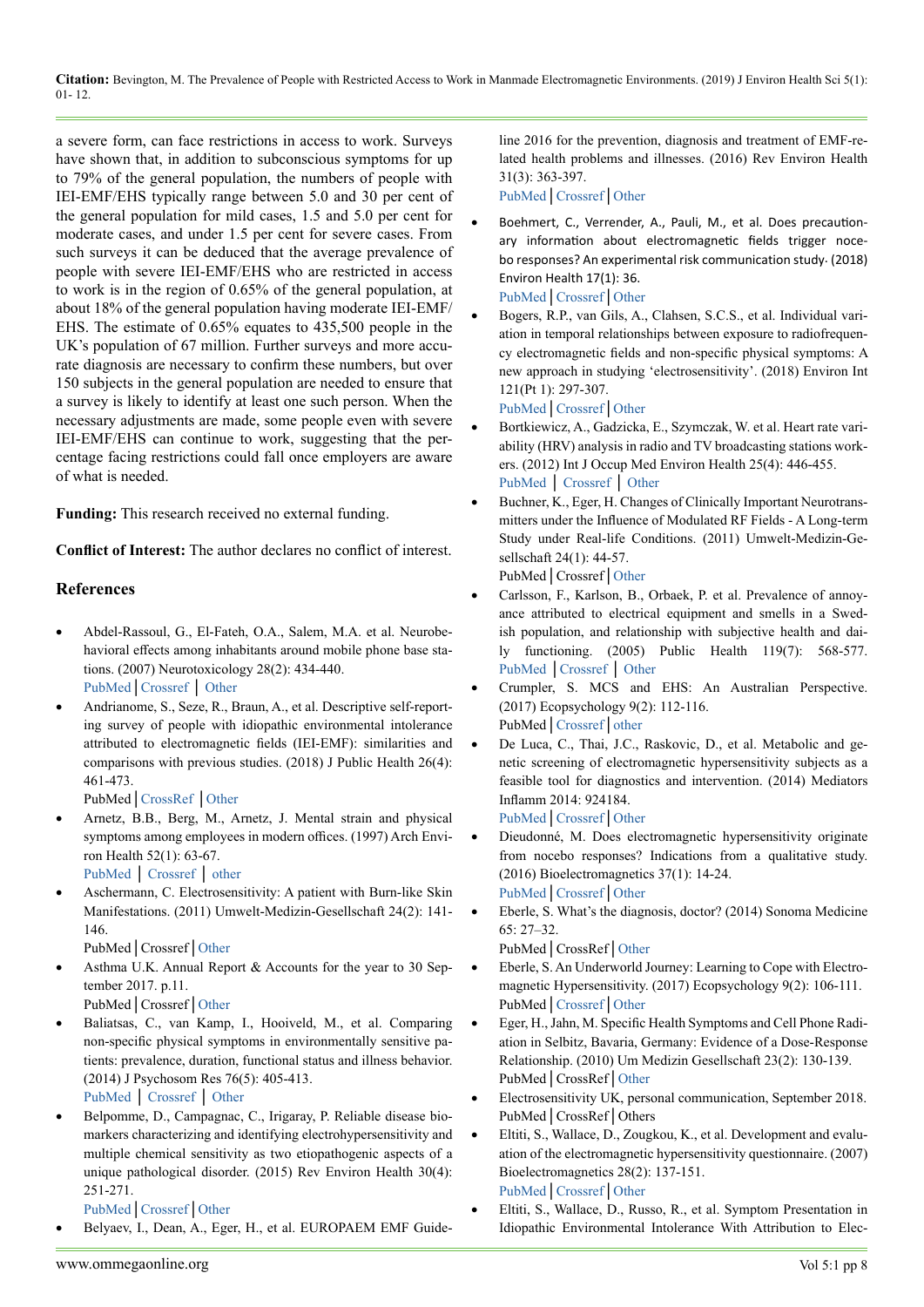

tromagnetic Fields: Evidence for a Nocebo Effect Based on Data Re-Analyzed From Two Previous Provocation Studies. (2018) Front Psychol 28(9): 1563.

[PubMed](https://www.ncbi.nlm.nih.gov/pubmed/30210397)│[Crossref](https://doi.org/10.3389/fpsyg.2018.01563)│[Other](https://www.frontiersin.org/articles/10.3389/fpsyg.2018.01563/full)

- Evans, J. Displaced by Chemical and Electrical Hypersensitivities. (2017) Ecopsychology 9(2): 80-82. PubMed│[Crossref](https://doi.org/10.1089/eco.2017.0010)│[Other](https://www.liebertpub.com/doi/full/10.1089/eco.2017.0010)
- Genuis, S.J. Fielding a current idea: exploring the public health impact of electromagnetic radiation. (2008) Public Health 122(2): 113-124.
	- [PubMed](https://www.ncbi.nlm.nih.gov/pubmed/17572456)│[Crossref](https://doi.org/10.1016/j.puhe.2007.04.008)│[Other](https://www.sciencedirect.com/science/article/pii/S0033350607001394?via%3Dihub)
- Gibson, P.R., Kovach, S., Lupfer, A. Unmet health care needs for persons with environmental sensitivity. (2015) J Multidiscip Healthc 8: 59-66.

[PubMed](https://www.ncbi.nlm.nih.gov/pubmed/25670904)│[Crossref](https://doi.org/10.2147/JMDH.S61723)│[Other](https://www.dovepress.com/unmet-health-care-needs-for-persons-with-environmental-sensitivity-peer-reviewed-article-JMDH)

- Gibson, P.R., Introduction to the Special Issue on Environmental Sensitivities: Living on the Margins with Access Denied. (2017) Ecopsychology 9(2): 53-59. PubMed│[Crossref](https://doi.org/10.1089/eco.2017.0017)│[Other](https://www.liebertpub.com/doi/full/10.1089/eco.2017.0017)
- Granlund-Lind, R., Lind, J. Black on White: Voices and Witnesses about Electro-Hypersensitivity: The Swedish Experience: 2004 2nd edition. Translation, Svartpåvitt - Rösterochvittnesmål om elöverkänslighet. (2002).

PubMed│CrossRef│Other

- Gruber, M.J., Palmquist, E., Nordin, S. Characteristics of perceived electromagnetic hypersensitivity in the general population. (2018) Scand J Psychol 59(4): 422-427. [PubMed](https://www.ncbi.nlm.nih.gov/pubmed/29741795) │ [Crossref](https://doi.org/10.1111/sjop.12449) │[Other](https://onlinelibrary.wiley.com/doi/abs/10.1111/sjop.12449)
- Hagström, M., Auranen, J., Ekman, R. Electromagnetic hypersensitive Finns: Symptoms, perceived sources and treatments, a questionnaire study. (2013) Pathophysiology 20(2): 117-1122. [PubMed](https://www.ncbi.nlm.nih.gov/pubmed/23557856) │ [Crossref](https://doi.org/10.1016/j.pathophys.2013.02.001) │ [Other](https://linkinghub.elsevier.com/retrieve/pii/S0928-4680(13)00002-3)
- Hallberg, O., Oberfeld, G. Letter to the editor: will we all become electrosensitive? (2006) Electromagn Biol Med 25(3): 189-91. [PubMed](https://www.ncbi.nlm.nih.gov/pubmed/16954121)│[Crossref](https://doi.org/10.1080/15368370600873377)│[Other](https://www.tandfonline.com/doi/abs/10.1080/15368370600873377?journalCode=iebm20)
- Havas, M. Radiation from wireless technology affects the blood, the heart, and the autonomic nervous system. (2013) Rev Environ Health 28(2-3): 75-84.

[PubMed](https://www.ncbi.nlm.nih.gov/pubmed/24192494)│[Crossref](https://doi.org/10.1515/reveh-2013-0004)│[Other](https://www.degruyter.com/view/j/reveh.2013.28.issue-2-3/reveh-2013-0004/reveh-2013-0004.xml)

- Hecht, K. Health Implications of Long-term Exposure to Electrosmog. (2012) Effects of Wireless Communication Technologies: A Brochure Series of the Competence Initiative for the Protection of Humanity, the Environment and Democracy e.V. Brochure 6. Translated (2016) Katharina Gustavs . PubMed│Crossref│[Other](http://kompetenzinitiative.net/KIT/wp-content/uploads/2016/07/KI_Brochure-6_K_Hecht_web.pdf)
- Hedendahl, L., Carlberg, M., Hardell, L. Electromagnetic hypersensitivity - an increasing challenge to the medical profession. (2015) Rev Environ Health 30(4): 209-215. [PubMed](https://www.ncbi.nlm.nih.gov/pubmed/26372109)│[Crossref](https://doi.org/10.1515/reveh-2015-0012)│[Other](https://www.degruyter.com/view/j/reveh.2015.30.issue-4/reveh-2015-0012/reveh-2015-0012.xml)
- Heuser, G., Heuser, S.A. Functional brain MRI in patients complaining of electrohypersensitivity after long term exposure to electromagnetic fields. (2017) Rev Environ Health 32(3): 291-299. [PubMed](https://www.ncbi.nlm.nih.gov/pubmed/28678737)│[Crossref](https://doi.org/10.1515/reveh-2017-0014)│[Other](https://www.degruyter.com/view/j/reveh.2017.32.issue-3/reveh-2017-0014/reveh-2017-0014.xml)
- Hillert, L., Berglind, N., Arnetz, B.B., et al. Prevalence of self-reported hypersensitivity to electric or magnetic fields in a population-based questionnaire survey. (2002) Scand J Work Environ Health 28(1): 33-41.

[PubMed](https://www.ncbi.nlm.nih.gov/pubmed/11871850)│[Crossref](https://doi.org/10.5271/sjweh.644)│[Other](http://www.sjweh.fi/show_abstract.php?abstract_id=644)

Hojo, S., Tokiya, M., Mizuki, M., et al. Development and evalua-

tion of an electromagnetic hypersensitivity questionnaire for Japanese people. (2016) Bioelectromagnetics 37(6): 353-372. [PubMed](https://www.ncbi.nlm.nih.gov/pubmed/27324106) │[Crossref](https://doi.org/10.1002/bem.21987) │[Other](https://onlinelibrary.wiley.com/doi/full/10.1002/bem.21987)

Hojo, S., Mizukoshi, A., Azuma, K. et al. Survey on changes in subjective symptoms, onset/trigger factors, allergic diseases, and chemical exposures in the past decade of Japanese patients with multiple chemical sensitivity. (2018) Int J Hyg Environ Health 221(8):1085-1096.

[PubMed](https://www.ncbi.nlm.nih.gov/pubmed/30115513) │ [Crossref](https://doi.org/10.1016/j.ijheh.2018.08.001) │[Other](https://www.sciencedirect.com/science/article/pii/S1438463918302712?via%3Dihub)

- Huang, P.C., Cheng, M.T., Guo, H.R. Representative survey on idiopathic environmental intolerance attributed to electromagnetic fields in Taiwan and comparison with the international literature. (2018) Environ Health 17(1): 5. [PubMed](https://www.ncbi.nlm.nih.gov/pubmed/29334987)│[Crossref](https://doi.org/10.1186/s12940-018-0351-8)│[Other](https://ehjournal.biomedcentral.com/articles/10.1186/s12940-018-0351-8)
- Hutter, H.P., Moshammer, H., Wallner, P., et al. Subjective symptoms, sleeping problems, and cognitive performance in subjects living near mobile phone base stations. (2006) Occup Environ Med 63(5): 307-313.

[PubMed](https://www.ncbi.nlm.nih.gov/pubmed/16621850) │ [Crossref](https://doi.org/10.1136/oem.2005.020784) │ [Other](https://oem.bmj.com/content/63/5/307.long)

- IDEA. Sensitivity to non-ionising radiation in Ireland. Position Paper on Electro Magnetic Radiation. (2005) Irish Doctors' Environmental Association (IDEA). PubMed│CrossRef│[Other](http://www.peccem.org/DocumentacionDescarga/ElectroHiperSensibilidad/abstract_Irelan.pdf)
- Irigaray, P., Lebar, P., Belpomme, D. How Ultrasonic Cerebral Tomosphygmography can contribute to the Diagnosis of Electrohypersensitivity. (2018) J Clin Diagn Res 6: 143. PubMed│[Crossref](https://doi.org/%2010.4172/2376-0311.1000142)│[Other](H://Irigaray%20P/Irigaray-2018-ultrasonic-cerebral-tomosphygmography-UCTS-EHS.pdf)
- Irigaray, P., Caccamo, D., Belpomme, D. Oxidative stress in electrohypersensitivity selfreporting patients: Results of a prospective in vivo investigation with comprehensive molecular analysis. (2018) Int J Mol Med 42(4): 1885-1898. [PubMed](https://www.ncbi.nlm.nih.gov/pubmed/30015864)│[Crossref](https://doi.org/10.3892/ijmm.2018.3774)│[Other](https://www.spandidos-publications.com/10.3892/ijmm.2018.3774)
- Johansson, A., Nordin, S., Heiden, M. et al. Symptoms, personality traits, and stress in people with mobile phone-related symptoms and electromagnetic hypersensitivity. (2010) J Psychosom Res 68(1): 37-45.

[PubMed](https://www.ncbi.nlm.nih.gov/pubmed/20004299)│[Crossref](https://doi.org/10.1016/j.jpsychores.2009.06.009)│[Other](https://www.sciencedirect.com/science/article/pii/S0022399909002633?via%3Dihub)

Johansson, O. Electrohypersensitivity: a functional impairment due to an inaccessible environment. (2015) Rev Environ Health 30(4): 311-321.

[PubMed](https://www.ncbi.nlm.nih.gov/pubmed/26613327)│[Crossref](https://doi.org/10.1515/reveh-2015-0018)│[Other](https://www.degruyter.com/view/j/reveh.2015.30.issue-4/reveh-2015-0018/reveh-2015-0018.xml)

- Karvala, K., Sainio, M., Palmquist, E., et al. Prevalence of various environmental intolerances in a Swedish and Finnish general population. (2017) Environ Res 161: 220-228. [PubMed](https://www.ncbi.nlm.nih.gov/pubmed/29161654)│[Crossref](https://doi.org/10.1016/j.envres.2017.11.014)│[Other](https://www.sciencedirect.com/science/article/pii/S001393511731263X?via%3Dihub)
- Kato, Y., Johansson, O. Reported functional impairments of electrohypersensitive Japanese: A questionnaire survey. (2012) Pathophysiology 19(2): 95-100. [PubMed](https://www.ncbi.nlm.nih.gov/pubmed/22458999)│[Crossref](https://doi.org/10.1016/j.pathophys.2012.02.002)│[Other](https://linkinghub.elsevier.com/retrieve/pii/S0928468012000442)
- Kjellqvist, A., Palmquist, E., Nordin, S. Psychological symptoms and health-related quality of life in idiopathic environmental intolerance attributed to electromagnetic fields. (2016) J Psychosom Res 84: 8–12.

[PubMed](https://www.ncbi.nlm.nih.gov/pubmed/27095153)│[Crossref](https://doi.org/10.1016/j.jpsychores.2016.03.006) │ [Other](https://www.sciencedirect.com/science/article/pii/S0022399916300423?via%3Dihub)

Kundi, M., Hutter, H.P. Mobile phone base stations - Effects on wellbeing and health. (2009) Pathophysiology 16(2-3): 123-135.

[PubMed](https://www.ncbi.nlm.nih.gov/pubmed/19261451) │ [Crossref](https://doi.org/10.1016/j.pathophys.2009.01.008) │[Other](https://www.pathophysiologyjournal.com/article/S0928-4680(09)00011-X/fulltext)

Leitgeb, N., Schröttner, J. Electrosensibility and electromagnetic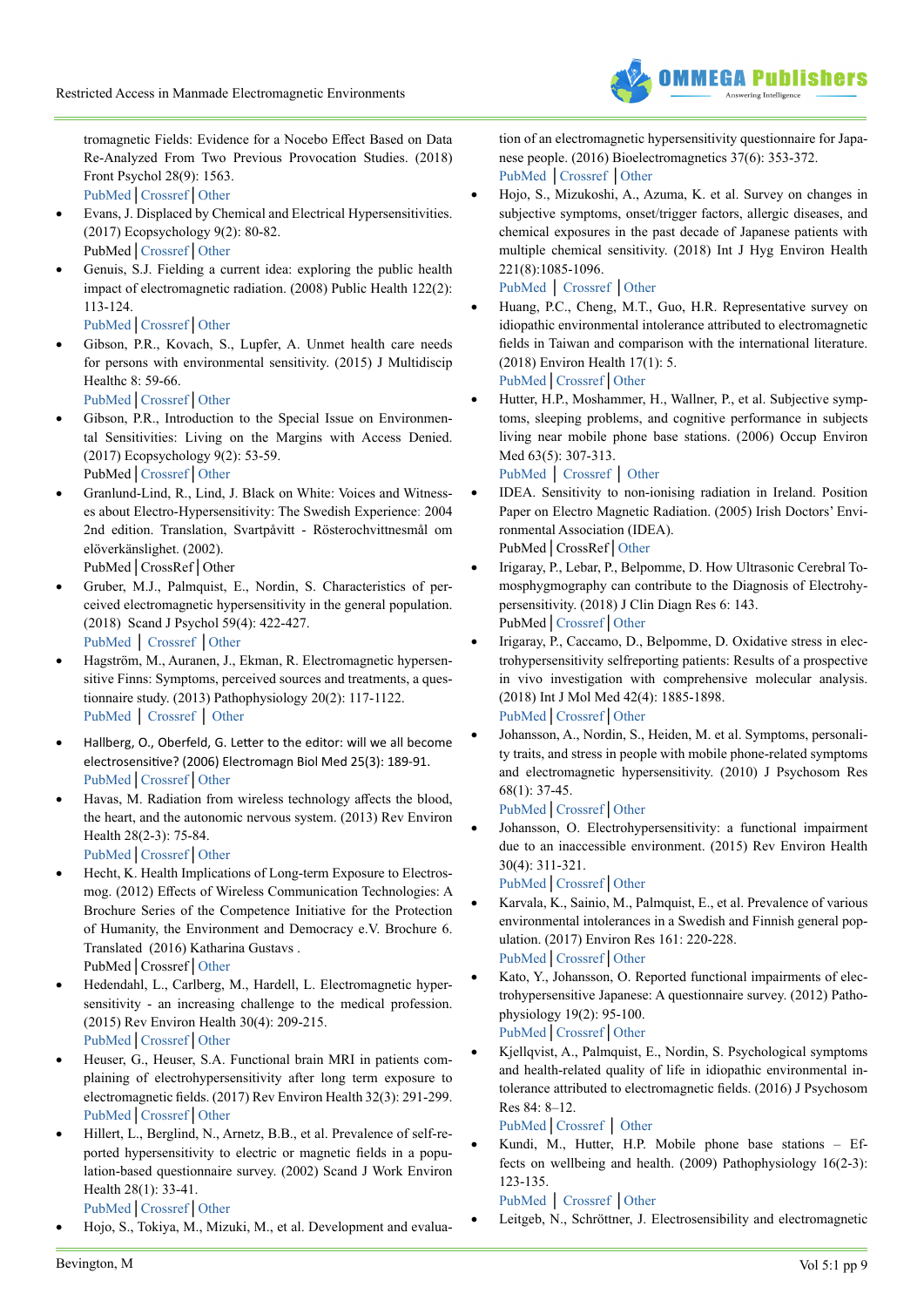hypersensitivity. (2003) Bioelectromagnetics 24(6): 387-394. [PubMed](http://www.ncbi.nlm.nih.gov/pubmed/12929157)│[Crossref](https://doi.org/10.1002/bem.10138)│[Other](https://onlinelibrary.wiley.com/doi/abs/10.1002/bem.10138)

- Levallois, P., Neutra, R., Lee, G. et al. Study of self-reported hypersensitivity to electromagnetic fields in California. (2002) Environ Health Perspect 110(Suppl 4): 619-623. [PubMed](https://www.ncbi.nlm.nih.gov/pubmed/12194896)│[Crossref](https://doi.org/10.1289/ehp.02110s4619)│[Other](https://doi.org/10.1289/ehp.02110s4619)
- Marshall, T.G., Heil, T.J.R. Electrosmog and autoimmune disease. (2017) Immunol Res 65(1): 129-135. [PubMed](https://www.ncbi.nlm.nih.gov/pubmed/27412293)│[Crossref](https://doi.org/10.1007/s12026-016-8825-7)│[Other](https://link.springer.com/article/10.1007%2Fs12026-016-8825-7)
- McCarty, D.E., Carrubba, S., Chesson, Jr. A.L., et al. Electromagnetic Hypersensitivity: evidence for a novel neurological syndrome. (2011) Int J Neurosci 121(12): 670-676. [PubMed](https://www.ncbi.nlm.nih.gov/pubmed/21793784)│[Crossref](https://doi.org/10.3109/00207454.2011.608139)│[Other](https://www.tandfonline.com/doi/abs/10.3109/00207454.2011.608139?journalCode=ines20)
- Meg Tseng, M.C., Lin, Y.P., Cheng, T.J. Prevalence and psychiatric comorbidity of self-reported electromagnetic field sensitivity in Taiwan: a population-based study. (2011) J Formos Med Assoc 110(10): 634-641.

[PubMed](https://www.ncbi.nlm.nih.gov/pubmed/21982467)│[Crossref](https://doi.org/10.1016/j.jfma.2011.08.005) │ [Other](https://ac.els-cdn.com/S0929664611000283/1-s2.0-S0929664611000283-main.pdf?_tid=4b7caa1f-9368-4e3a-9ea2-0c660d07308a&acdnat=1545823896_1ef1cf7eb64cf275139f7e6455bddedb)

- Meo, S.A., Almahmoud, M., Alsultan, Q., et al. Mobile Phone Base Station Tower Settings Adjacent to School Buildings: Impact on Students' Cognitive Health. (2018) Am J Mens Health 7: 1557988318816914.
	- [PubMed](https://www.ncbi.nlm.nih.gov/pubmed/30526242) │ [Crossref](https://doi.org/10.1177/1557988318816914) │ [Other](https://journals.sagepub.com/doi/full/10.1177/1557988318816914?url_ver=Z39.88-2003&rfr_id=ori%3Arid%3Acrossref.org&rfr_dat=cr_pub%3Dpubmed)
- Mild, K.H. Rapporteur's Report. (2004) WHO Workshop on Electrical Hypersensitivity 25–27. PubMed│CrossRef│[Other](https://www.who.int/peh-emf/meetings/hypersens_rapporteur_rep_oct04.pdf)
- Mohler, E., Frei, P., Braun-Fahrländer, C., Fröhlich, J., et al. Effects of everyday radiofrequency electromagnetic-field exposure on sleep quality: a cross-sectional study. (2010) Radiat Res

174(3): 347-356. [PubMed](https://www.ncbi.nlm.nih.gov/pubmed/20726726)│[Crossref](https://doi.org/10.1667/RR2153.1)│[Other](http://www.bioone.org/doi/10.1667/RR2153.1?url_ver=Z39.88-2003&rfr_id=ori:rid:crossref.org&rfr_dat=cr_pub%3dpubmed)

- Pall, M.L. Electromagnetic fields act via activation of voltage-gated calcium channels to produce beneficial or adverse effects. (2013) J Cell Mol Med 17(8): 958-965.
	- [PubMed](https://www.ncbi.nlm.nih.gov/pubmed/23802593) │[Crossref](https://doi.org/10.1111/jcmm.12088) │ [Other](https://onlinelibrary.wiley.com/doi/full/10.1111/jcmm.12088)
- Petrov, I.R. Influence of microwave radiation on the organism of man and animals. Translation of Vliyaniye SVCh-Izlucheniyana Organizm Chelovekai Zhivotnykh. (1970) Meditsina Press, Leningrad. NASA TT F-708.

PubMed│CrossRef│[Other](http://www.stralskyddsstiftelsen.se/wp-content/uploads/2014/08/Influence_of_Microwave_Radiation_on_the_Organism_of_Man_and_Animals.pdf)

- Rea, W.J., Pan, Y., Yenyves, E.J. et al. Electromagnetic field sensitivity. (1991) J Bioelectricity 10(1-2): 241-256. PubMed│[Crossref](https://doi.org/10.3109/15368379109031410)│[Other](https://www.tandfonline.com/doi/abs/10.3109/15368379109031410)
- Redmayne, M., Johansson, O. Radiofrequency exposure in young and old: different sensitivities in light of age-relevant natural differences. (2015) Rev Environ Health 30(4): 323-335. [PubMed](https://www.ncbi.nlm.nih.gov/pubmed/26613328)│[Crossref](https://doi.org/10.1515/reveh-2015-0030)│[Other](https://www.degruyter.com/view/j/reveh.2015.30.issue-4/reveh-2015-0030/reveh-2015-0030.xml)
- Rubin, G.J., Nieto-Hernandez, R., Wessely, S. Idiopathic environmental intolerance attributed to electromagnetic fields (formerly 'electromagnetic hypersensitivity'): An updated systematic review of provocation studies. (2010) Bioelectromagnetics 31(1): 1-11. [PubMed](https://www.ncbi.nlm.nih.gov/pubmed/19681059)│[Crossref](https://doi.org/10.1002/bem.20536)│[Other](https://onlinelibrary.wiley.com/doi/abs/10.1002/bem.20536)
- Schreier, N., Huss, A., Röösli, M. The prevalence of symptoms attributed to electromagnetic field exposure: a cross-sectional representative survey in Switzerland. (2006) Soz Praventivmed 51(4): 202-209.

## [PubMed](https://www.ncbi.nlm.nih.gov/pubmed/17193782)│[Crossref](https://doi.org/10.1371/journal.pbio.2006229)│[Other](http://doc.rero.ch/record/310885/files/38_2006_Article_5061.pdf)

Schröttner, J., Leitgeb, N., Hillert, L. Investigation of electric current perception thresholds of different EHS groups. (2007) Bioelectromagnetics 28(3): 208-213. [PubMed](https://www.ncbi.nlm.nih.gov/pubmed/17080457)│[Crossref](https://doi.org/10.1002/bem.20294)│[Other](https://onlinelibrary.wiley.com/doi/abs/10.1002/bem.20294)

- Schröttner, J., Leitgeb, N. Sensitivity to electricity--temporal changes in Austria. (2008) BMC Public Health 12(8): 310. [PubMed](https://www.ncbi.nlm.nih.gov/pubmed/18789137)│[Crossref](https://doi.org/10.1186/1471-2458-8-310)│[Other](https://bmcpublichealth.biomedcentral.com/articles/10.1186/1471-2458-8-310)
- Sherrard, R.M., Morellini, N., Jourdan, N. et al. Low-intensity electromagnetic fields induce human cryptochrome to modulate intracellular reactive oxygen species. (2018) PLoS Biol 16(10): e2006229.

[PubMed](https://www.ncbi.nlm.nih.gov/pubmed/30278045)│[Crossref](https://doi.org/10.1371/journal.pbio.2006229)│[Other](https://journals.plos.org/plosbiology/article?id=10.1371/journal.pbio.2006229)

- Szyjkowska, A., Bortkiewicz, A., Szymczak, W. et al. Subjective symptoms related to mobile phone use--a pilot study. (2005) Pol Merkur Lekarski 19(112): 529-532. [PubMed](https://www.ncbi.nlm.nih.gov/pubmed/16379318)│CrossRef│Other
- Tseng, M.C. (see also under Meg Tseng, M.C.), Lin, Y.P., Hu, F.C., et al. Risks perception of electromagnetic fields in Taiwan: the influence of psychopathology and the degree of sensitivity to electromagnetic fields. (2013) Risk Anal 33(11): 2002-2012. [PubMed](https://www.ncbi.nlm.nih.gov/pubmed/23551091) │ [Crossref](https://doi.org/10.1111/risa.12041) │[Other](https://onlinelibrary.wiley.com/doi/abs/10.1111/risa.12041)
- The British Allergy Foundation. Trustees' Annual Report (Including Directors' Report), Year Ended 31 March 2017. (2017) PubMed│CrossRef│[Other](https://www.allergyuk.org/assets/000/001/640/The_Trustees_Report_2017V3_email_original.pdf?1518107876)
- The Swedish National Board of Health. Miljöhälsorapport [Environmental Health Report] 2009. (2009) Socialstyrelsen, Karolinska Institutet.

PubMed│CrossRef│[Other](https://ki.se/sites/default/files/mhr2009_0.pdf)

- UK Government. Official Statistics: Disability facts and figures, January 16, 2014. (2014). PubMed│CrossRef│[Other](https://www.gov.uk/government/publications/disability-facts-and-figures/disability-facts-and-figures)
- UK NHS (National Health Service). Blindness and Vision Loss. (2018). Revised 08/06/2018. PubMed│CrossRef│[Other](https://www.nhs.uk/conditions/vision-loss/).
- US Department of Labor. The Office for Disability Employment Policy (ODEP), Job Accommodation Network (JAN). (2015) Job Accommodations for People with Electrical Sensitivity. PubMed│CrossRef│[Other](https://ehtrust.org/wp-content/uploads/JAN-EHS-1.pdf)
- Williams, K.M., Bertelsen, G., Cumberland, P. et al. Increasing Prevalence of Myopia in Europe and the Impact of Education. (2015) Ophthalmology 122: 1489–1497. [PubMed](https://www.ncbi.nlm.nih.gov/pubmed/25983215) | [Crossref](https://doi.org/10.1016/j.ophtha.2015.03.018) | [Other](https://www.aaojournal.org/article/S0161-6420(15)00280-8/fulltext)
- Witthöft, M., Freitag, I., Nußbaum, C., et al. On the origin of worries about modern health hazards: Experimental evidence for a conjoint influence of media reports and personality traits. (2018) Psychol Health 33(3): 361-380. [PubMed](https://www.ncbi.nlm.nih.gov/pubmed/28758796)│[Crossref](https://doi.org/10.1080/08870446.2017.1357814)│[Other](https://www.sciencedirect.com/science/article/pii/S0022399912003352?via%3Dihub)
- World Health Organization. Electromagnetic fields and public health: Electromagnetic hypersensitivity. (2005) Backgrounder 296.

PubMed│CrossRef│[Other](http://www.who.int/peh-emf/publications/facts/fs296/en/)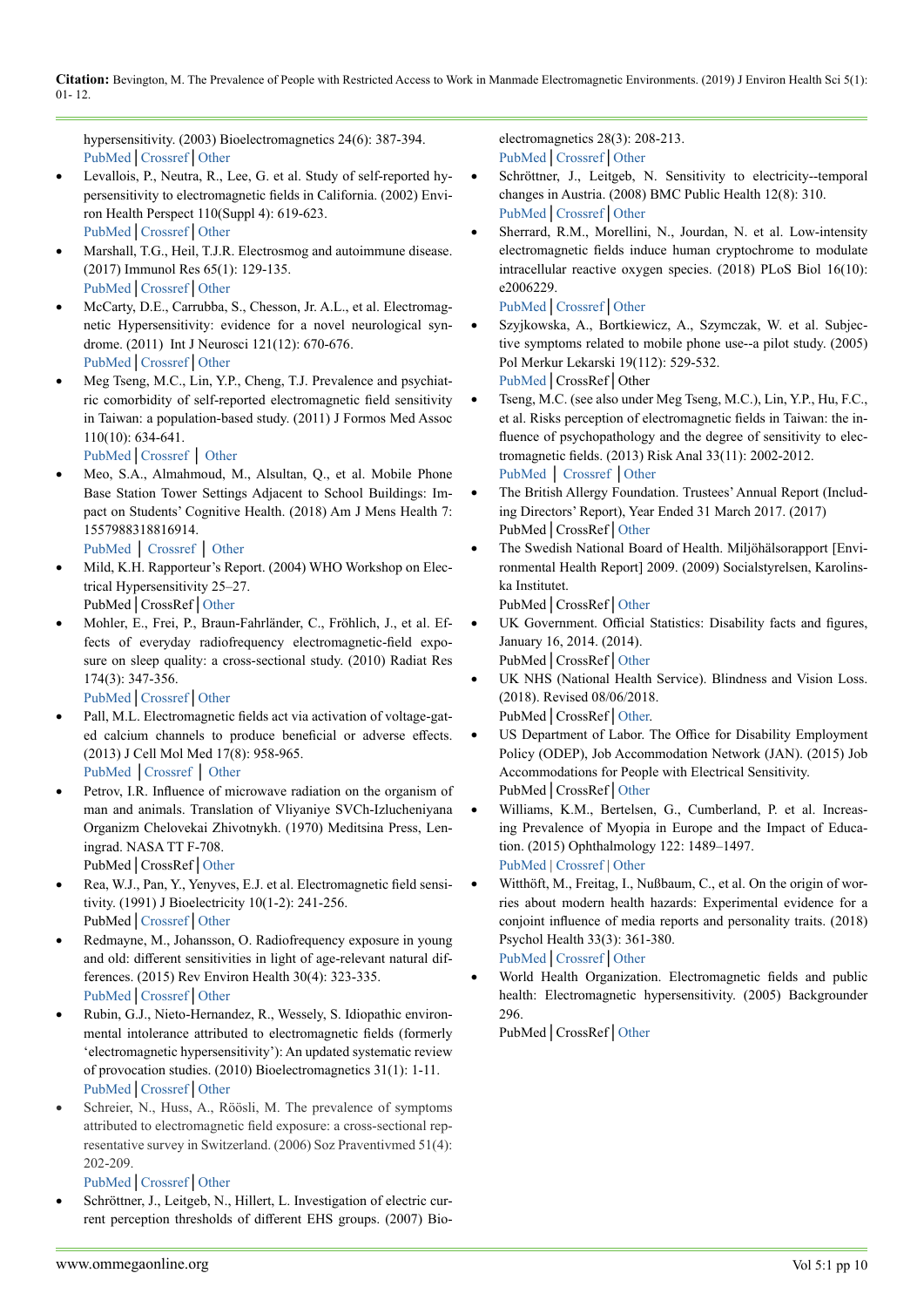

#### **Supplementary Data:** Survey of people with IEI-EMF/EHS facing restrictions in access to work in the UK (n = 36).

|                  | Case Number; Source   Demographics: M/F;<br>$\leq$ 18, 18-65, $\geq$ 65 | Original Work Status: Em-<br>ployed,<br>Self-employed,<br>School/Student/Carer | Work Outcome: Contin-<br>ued, Adjustments, Left/<br>Retired early | Graduate of Oxford<br>or Cambridge | Year         |
|------------------|-------------------------------------------------------------------------|--------------------------------------------------------------------------------|-------------------------------------------------------------------|------------------------------------|--------------|
| 1 a              | M 18-65                                                                 | Self-Employed                                                                  | Left/Retired                                                      |                                    | 1990s        |
| 2 <sub>b</sub>   | M 18-65                                                                 | Employed                                                                       | Continued                                                         | Yes                                | 1993         |
| 3c               | F 18-65                                                                 | Self-Employed                                                                  | Left/Retired                                                      |                                    | 1994         |
| 4 d              | F 18-65                                                                 | Employed                                                                       | Left/Retired                                                      |                                    | 1999         |
| 5e               | F 18-65                                                                 | Employed                                                                       | Left/Retired                                                      |                                    | 1990s        |
| 6f               | F 18-65                                                                 | Employed                                                                       | Left/Retired                                                      |                                    | c.2000s      |
| 7g               | M 18-65                                                                 | Employed                                                                       | Adjustments                                                       |                                    | 2000         |
| $8\ \mathrm{h}$  | F 18-65                                                                 | Employed                                                                       | Left/Retired                                                      |                                    | 2000         |
| 9 <sub>i</sub>   | 18-65                                                                   | Employed                                                                       | (Continued)                                                       |                                    | 2000         |
| 10j              | F 18-65                                                                 | Employed                                                                       | Left/Retired                                                      |                                    | 2003         |
| 11k              | M 18-65                                                                 | Student                                                                        | Left/Retired                                                      |                                    | 2004         |
| 12 d             | M 18-65                                                                 | Employed                                                                       | Left/Retired                                                      |                                    | 2004         |
| 131              | M 18-65                                                                 | Employed                                                                       | Left/Retired                                                      |                                    | 2004         |
| 14 m             | M 18-65                                                                 | Employed                                                                       | Adjustments                                                       | Yes                                | c.2006       |
| 15n              | M 18-65                                                                 | Employed                                                                       | Adjustments                                                       | Yes                                | 2006         |
| 16 <sub>o</sub>  | F 18-65                                                                 | Employed                                                                       | Left/Retired                                                      |                                    | 2007         |
| 17 <sub>p</sub>  | F 18-65                                                                 | Employed                                                                       | Left/Retired                                                      |                                    | 2007         |
| 18q              | M 18-65                                                                 | Employed                                                                       | Left/Retired                                                      |                                    | c.2007       |
| 19 d             | M 18-65                                                                 | Employed                                                                       | Left/Retired                                                      |                                    | 2008         |
| 20 <sub>b</sub>  | F 18-65                                                                 | Self-Employed                                                                  | Adjustments                                                       |                                    | 2008         |
| 21r              | F 18-65                                                                 | Employed                                                                       | (Left/Retired)                                                    | Yes                                | c.2008       |
| 22 s             | M 18-65                                                                 | Employed                                                                       | Left/Retired                                                      |                                    | 2009         |
| 23t              | M 18-65                                                                 | Self-Employed                                                                  | Adjustments                                                       |                                    | c.2009       |
| 24 u             | F 18-65                                                                 | Parent-carer                                                                   | (Continued)                                                       | Yes                                | c.2010       |
| 25j              | F 18-65                                                                 | Employed                                                                       | Left/Retired                                                      |                                    | 2011         |
| 26a              | F 18-65                                                                 | Employed                                                                       | Left/Retired                                                      |                                    | 2011         |
| 27v              | F < 18                                                                  | School pupil                                                                   | Left/Retired                                                      |                                    | 2011         |
| 28 d             | M 18-65                                                                 | Self-Employed                                                                  | Adjustments                                                       |                                    | c.2012       |
| 29 w             | M 18-65                                                                 | Self-Employed                                                                  | Suicide                                                           | Yes                                | 2012         |
| $30\ a$          | F 18-65                                                                 | (Employed)                                                                     | (Left/Retired)                                                    | Yes                                | 2012         |
| 31x              | F < 18                                                                  | School pupil                                                                   | Suicide                                                           |                                    | 2012         |
| 32y              | M 18-65                                                                 | Employed                                                                       | Left/Retired                                                      |                                    | c.2012       |
| 33z              | M 18-65                                                                 | Self-Employed                                                                  | Left/Retired                                                      |                                    | 2013         |
| 34 aa            | M 18-65                                                                 | Employed                                                                       | brain tumour                                                      |                                    | < 2016       |
| 35bb             | M > 65                                                                  | Self-Employed                                                                  | (Left/Retired)                                                    |                                    | 2015         |
| 36 <sub>cc</sub> | F 18-65                                                                 | Employed                                                                       | Left/Retired                                                      |                                    | 2015         |
| Totals           | F: 17                                                                   | Employed: 24                                                                   | Continued: 3                                                      | Oxbridge: 7                        | 1991-95:3    |
|                  | M: 18                                                                   | Self-Employed: 8                                                               | Adjustments: 6                                                    | $(21\% \text{ of } 34)$            | 1996-2000: 6 |
|                  | < 18: 2                                                                 | School pupil: 2                                                                | Left/Retired: 24                                                  |                                    | 2001-05:4    |
|                  | $18-65:33$                                                              | Student: 1                                                                     | Brain tumour: 1                                                   |                                    | 2006-10:11   |
|                  | >65:1                                                                   | Parent-carer: 1                                                                | Suicide: 2                                                        |                                    | 2011-15:12   |

(a) Polly Dunbar: "Could Wifi be harming your health?" Daily Mail, November 24 2014; [other](https://www.dailymail.co.uk/femail/article-2846494/Could-Wifi-harming-health-Thats-growing-number-people-believe-triggering-headaches-nausea-crippling-pain.html) (b) Nicholas Blincoe: "Electrosensitivity: is technology killing us?" The Guardian, March 29 2013; [other](https://www.theguardian.com/society/2013/mar/29/electrosensitivity-is-technology-killing-us) (c) Claire Campbell: "It happened to me ... I'm allergic to modern life" Mail on Sunday, June 28 2009; [other](https://www.dailymail.co.uk/health/article-1195551/It-happened--Im-allergic-modern-life.html) (d) Thomas Ball: "Electrosensitivity: is technology killing us? - in pictures" The Guardian, March 29 2013; [other](https://www.theguardian.com/society/gallery/2013/mar/29/electrosensitivity-technology-killing-us-photographs) (e) Josh Fordham: "Electro-magnetic waves have made this Chard woman unable to leave the house" Somerset Live, December 20 2016; [other](http://emrabc.ca/?page_id=720) (f) Yao Lan: "Trapped in a cage by electromagnetic hypersensitivity" ecns, April 12 2017; other (g) Joani Walsh: "Using Wifi has cost me my life" Sunday Express, August 5 2007; [other](https://www.buergerwelle.de/assets/files/using_wifi_cost_me_my_life.pdf?cultureKey=&q=pdf/using_wifi_cost_me_my_life.pdf); (h) Rebecca Cain: "Welsh Newton woman voices concerns about phone masts after she developed severe skin rash" Hereford Times, March 21 2016; [other](https://www.elettrosensibili.it/tag/stazioni-radio-base/page/8/) (i) Jonathan Milne "Mystery headaches reboot Wifi fears" Times Educational Supplement, March